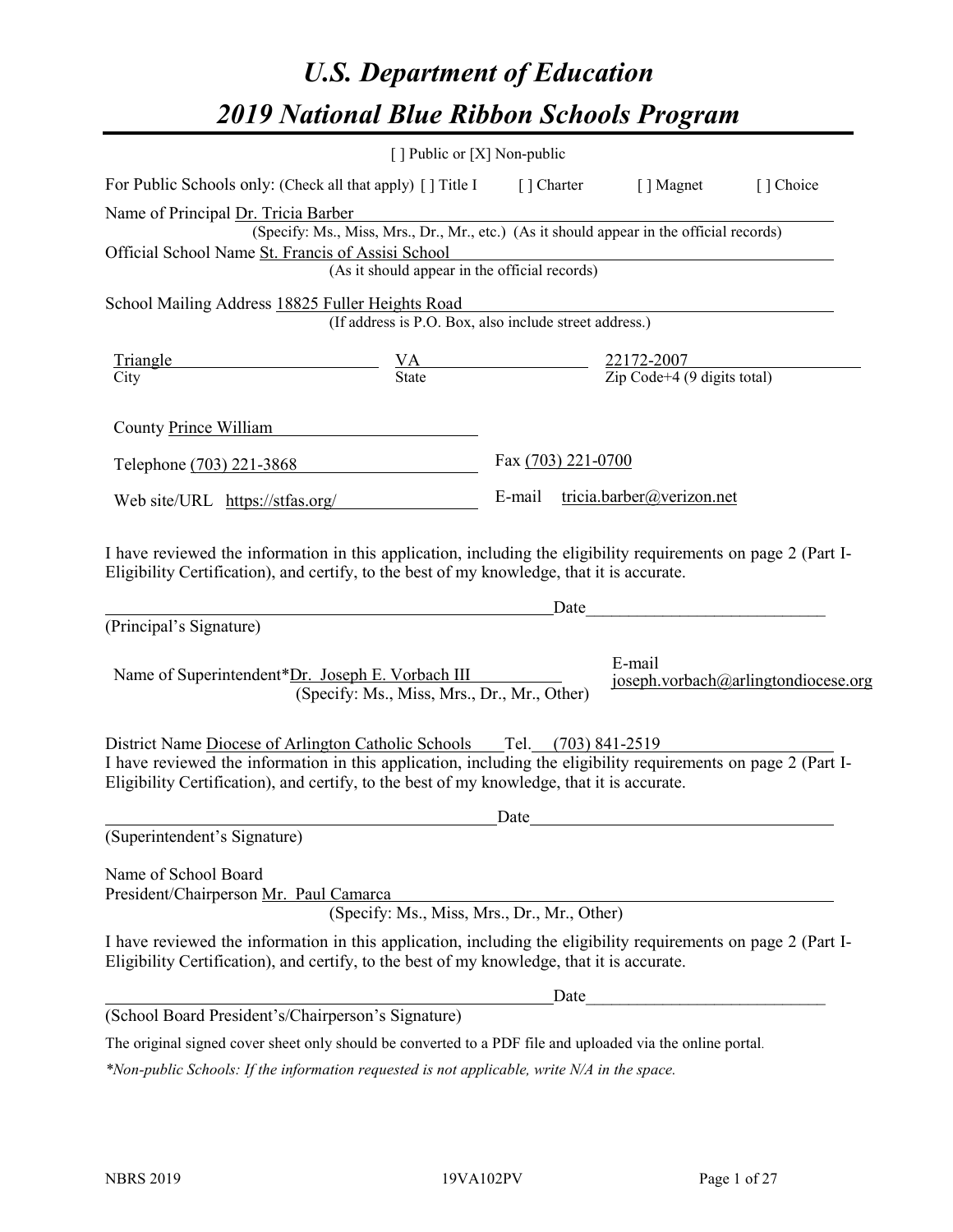# PART I – ELIGIBILITY CERTIFICATION

The signatures on the first page of this application (cover page) certify that each of the statements below, concerning the school's eligibility and compliance with U.S. Department of Education and National Blue Ribbon Schools requirements, are true and correct.

1. All nominated public schools must meet the state's performance targets in reading (or English language arts) and mathematics and other academic indicators (i.e., attendance rate and graduation rate), for the all students group, including having participation rates of at least 95 percent using the most recent accountability results available for nomination.

2. To meet final eligibility, all nominated public schools must be certified by states prior to September 2019 in order to meet all eligibility requirements. Any status appeals must be resolved at least two weeks before the awards ceremony for the school to receive the award.

3. The school configuration includes one or more of grades K-12. Schools on the same campus with one principal, even a K-12 school, must apply as an entire school.

4. The school has been in existence for five full years, that is, from at least September 2013 and each tested grade must have been part of the school for the past three years.

5. The nominated school has not received the National Blue Ribbon Schools award in the past five years: 2014, 2015, 2016, 2017, or 2018.

6. The nominated school has no history of testing irregularities, nor have charges of irregularities been brought against the school at the time of nomination. If irregularities are later discovered and proven by the state, the U.S. Department of Education reserves the right to disqualify a school's application and/or rescind a school's award.

7. The nominated school has not been identified by the state as "persistently dangerous" within the last two years.

8. The nominated school or district is not refusing Office of Civil Rights (OCR) access to information necessary to investigate a civil rights complaint or to conduct a district-wide compliance review.

9. The OCR has not issued a violation letter of findings to the school district concluding that the nominated school or the district as a whole has violated one or more of the civil rights statutes. A violation letter of findings will not be considered outstanding if OCR has accepted a corrective action plan from the district to remedy the violation.

10. The U.S. Department of Justice does not have a pending suit alleging that the nominated school or the school district, as a whole, has violated one or more of the civil rights statutes or the Constitution's equal protection clause.

11. There are no findings of violations of the Individuals with Disabilities Education Act in a U.S. Department of Education monitoring report that apply to the school or school district in question; or if there are such findings, the state or district has corrected, or agreed to correct, the findings.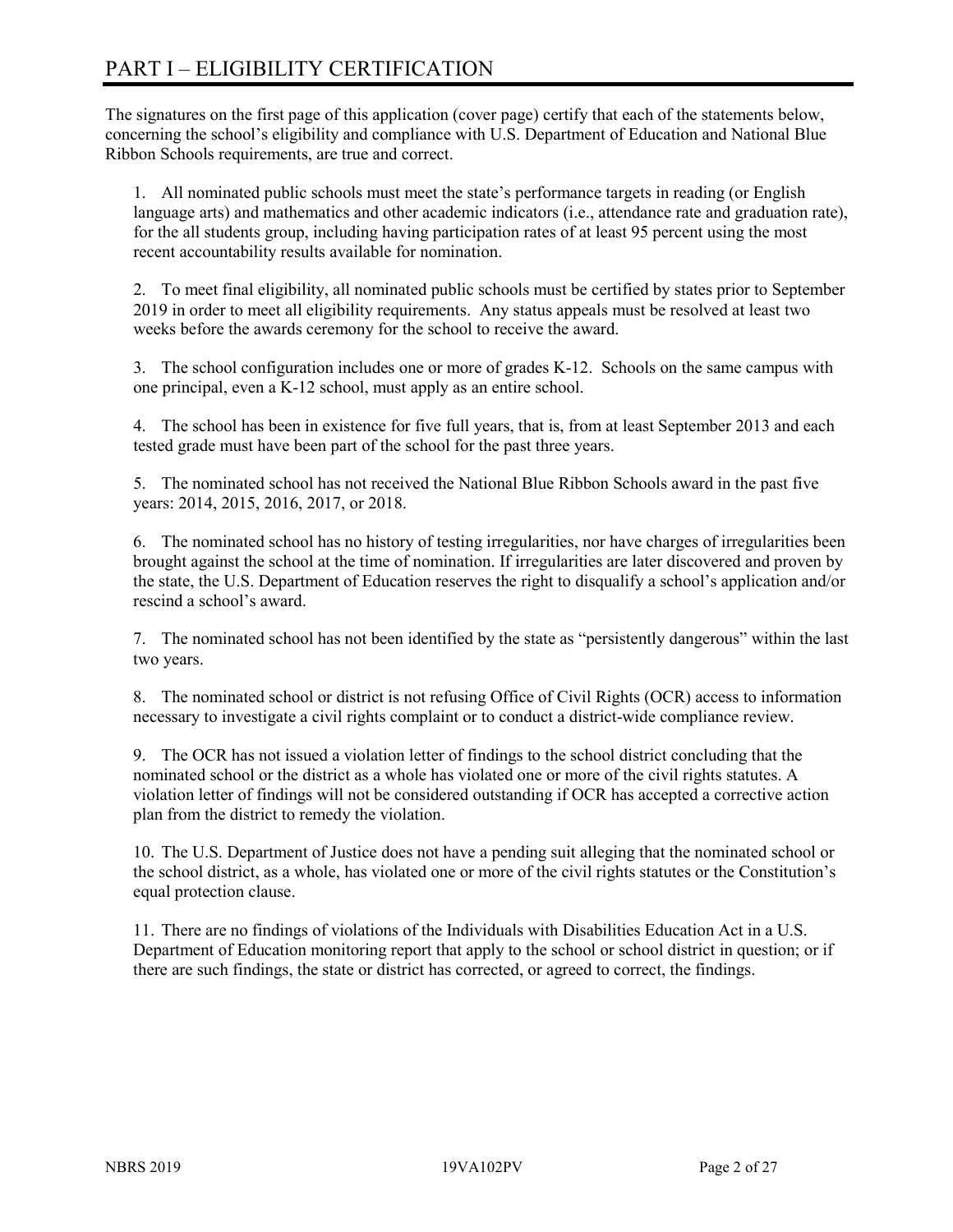# PART II - DEMOGRAPHIC DATA

#### **Data should be provided for the most recent school year (2018-2019) unless otherwise stated.**

**DISTRICT** (Question 1 is not applicable to non-public schools)

| $\mathbf{1}$ . | Number of schools in the district<br>(per district designation): | $\underline{0}$ Elementary schools (includes K-8)<br>0 Middle/Junior high schools |
|----------------|------------------------------------------------------------------|-----------------------------------------------------------------------------------|
|                |                                                                  | 0 High schools                                                                    |
|                |                                                                  | $0 K-12$ schools                                                                  |

0 TOTAL

**SCHOOL** (To be completed by all schools)

2. Category that best describes the area where the school is located:

[] Urban or large central city [X] Suburban [] Rural or small city/town

3. Number of students as of October 1, 2018 enrolled at each grade level or its equivalent in applying school:

| Grade                           | # of         | # of Females | <b>Grade Total</b> |
|---------------------------------|--------------|--------------|--------------------|
|                                 | <b>Males</b> |              |                    |
| <b>PreK</b>                     | 13           | 22           | 35                 |
| K                               | 13           | 16           | 29                 |
| $\mathbf{1}$                    | 10           | 11           | 21                 |
| $\mathbf{2}$                    | 13           | 12           | 25                 |
| 3                               | 14           | 10           | 24                 |
| $\overline{\mathbf{4}}$         | 12           | 10           | 22                 |
| 5                               | 12           | 9            | 21                 |
| 6                               | 17           | 13           | 30                 |
| 7                               | 15           | 18           | 33                 |
| 8                               | 12           | 9            | 21                 |
| 9                               | 0            | 0            | 0                  |
| 10                              | 0            | 0            | 0                  |
| 11                              | 0            | 0            | 0                  |
| 12 or higher                    | 0            | 0            | 0                  |
| <b>Total</b><br><b>Students</b> | 131          | 130          | 261                |

\*Schools that house PreK programs should count preschool students **only** if the school administration is responsible for the program.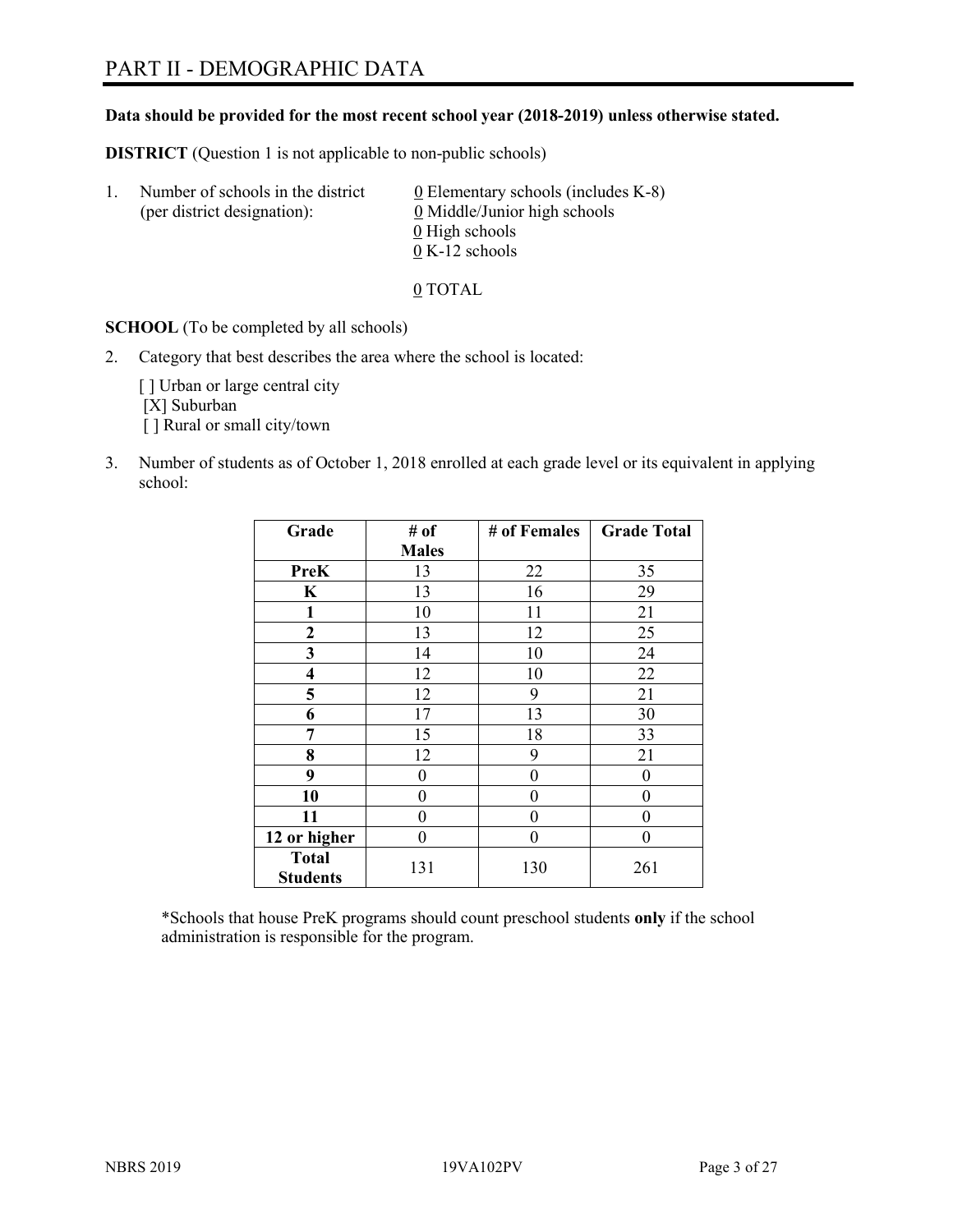4. Racial/ethnic composition of  $1\%$  American Indian or Alaska Native the school (if unknown, estimate): 5 % Asian

13 % Black or African American 9 % Hispanic or Latino  $\frac{1}{1}$ % Native Hawaiian or Other Pacific Islander 55 % White  $\frac{16}{16}$ % Two or more races **100 % Total**

(Only these seven standard categories should be used to report the racial/ethnic composition of your school. The Final Guidance on Maintaining, Collecting, and Reporting Racial and Ethnic Data to the U.S. Department of Education published in the October 19, 2007 *Federal Register* provides definitions for each of the seven categories.)

5. Student turnover, or mobility rate, during the 2017 – 2018 school year: 6%

If the mobility rate is above 15%, please explain.

This rate should be calculated using the grid below. The answer to (6) is the mobility rate.

| <b>Steps For Determining Mobility Rate</b>    | Answer |
|-----------------------------------------------|--------|
| (1) Number of students who transferred to     |        |
| the school after October 1, 2017 until the    | 5      |
| end of the 2017-2018 school year              |        |
| (2) Number of students who transferred        |        |
| from the school after October 1, 2016 until   | 12     |
| the end of the 2017-2018 school year          |        |
| (3) Total of all transferred students [sum of | 17     |
| rows $(1)$ and $(2)$ ]                        |        |
| (4) Total number of students in the school as | 285    |
| of October 1, 2017                            |        |
| $(5)$ Total transferred students in row $(3)$ | 0.06   |
| divided by total students in row (4)          |        |
| $(6)$ Amount in row $(5)$ multiplied by 100   |        |

6. Specify each non-English language represented in the school (separate languages by commas):

| English Language Learners (ELL) in the school:   | $0\%$<br>0 Total number ELL |
|--------------------------------------------------|-----------------------------|
| Students eligible for free/reduced-priced meals: | $4\%$                       |
| Total number students who qualify:               |                             |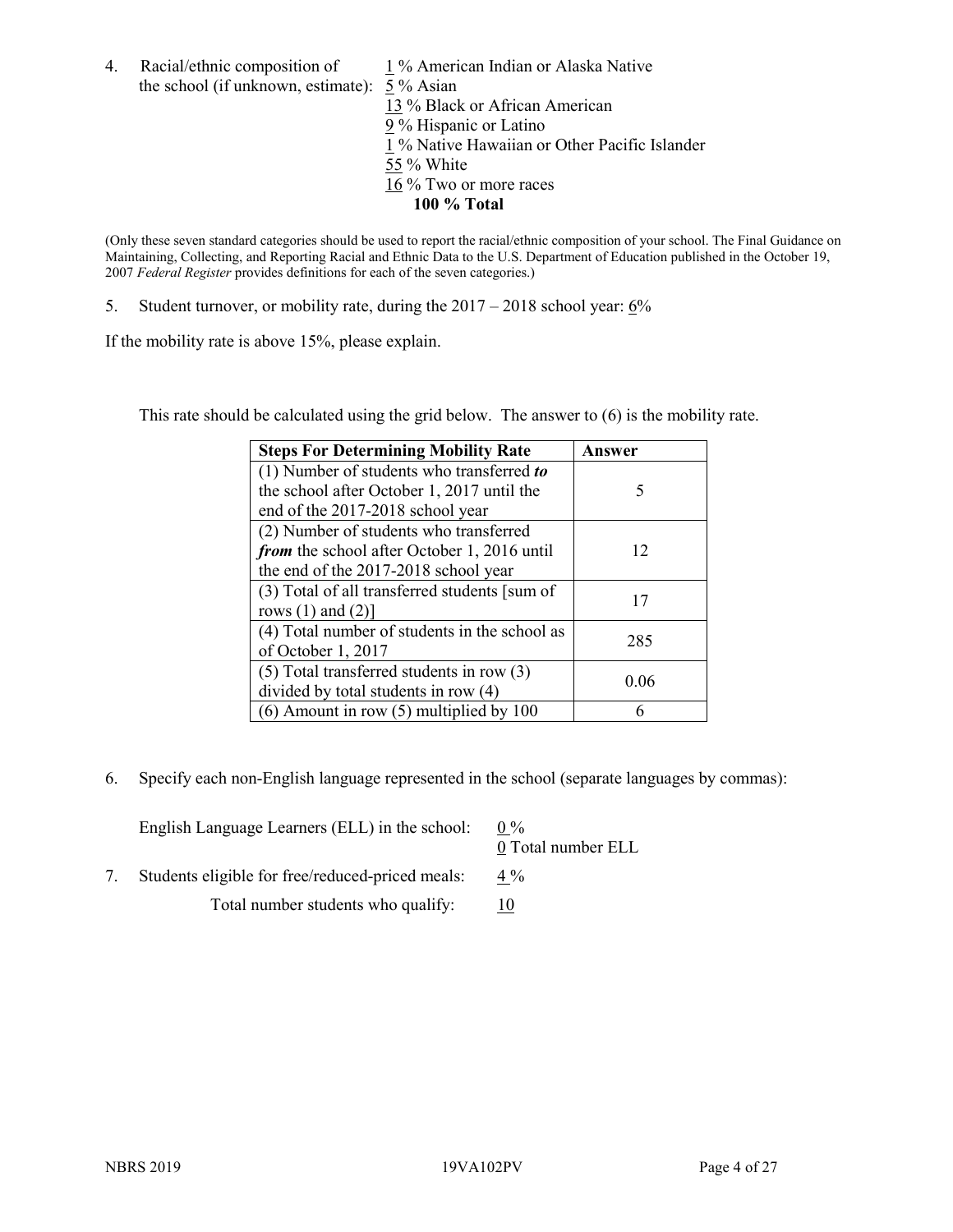16 Total number of students served

Indicate below the number of students with disabilities according to conditions designated in the Individuals with Disabilities Education Act. Do not add additional conditions. It is possible that students may be classified in more than one condition.

| 0 Autism                  | 0 Multiple Disabilities                 |
|---------------------------|-----------------------------------------|
| 0 Deafness                | 0 Orthopedic Impairment                 |
| 0 Deaf-Blindness          | 16 Other Health Impaired                |
| 0 Developmental Delay     | 0 Specific Learning Disability          |
| 4 Emotional Disturbance   | 2 Speech or Language Impairment         |
| 0 Hearing Impairment      | 0 Traumatic Brain Injury                |
| 0 Intellectual Disability | 0 Visual Impairment Including Blindness |

- 9. Number of years the principal has been in her/his position at this school: 23
- 10. Use Full-Time Equivalents (FTEs), rounded to nearest whole numeral, to indicate the number of school staff in each of the categories below:

|                                                                                                                                                                                                                              | <b>Number of Staff</b>   |
|------------------------------------------------------------------------------------------------------------------------------------------------------------------------------------------------------------------------------|--------------------------|
| Administrators                                                                                                                                                                                                               |                          |
| Classroom teachers including those<br>teaching high school specialty<br>subjects, e.g., third grade teacher,<br>history teacher, algebra teacher.                                                                            | 13                       |
| Resource teachers/specialists/coaches<br>e.g., reading specialist, science coach,<br>special education teacher, technology<br>specialist, art teacher, etc.                                                                  | 3                        |
| Paraprofessionals under the<br>supervision of a professional<br>supporting single, group, or classroom<br>students.                                                                                                          | 6                        |
| Student support personnel<br>e.g., school counselors, behavior<br>interventionists, mental/physical<br>health service providers,<br>psychologists, family engagement<br>liaisons, career/college attainment<br>coaches, etc. | $\mathfrak{D}_{1}^{(1)}$ |

11. Average student-classroom teacher ratio, that is, the number of students in the school divided by the FTE of classroom teachers, e.g., 22:1 20:1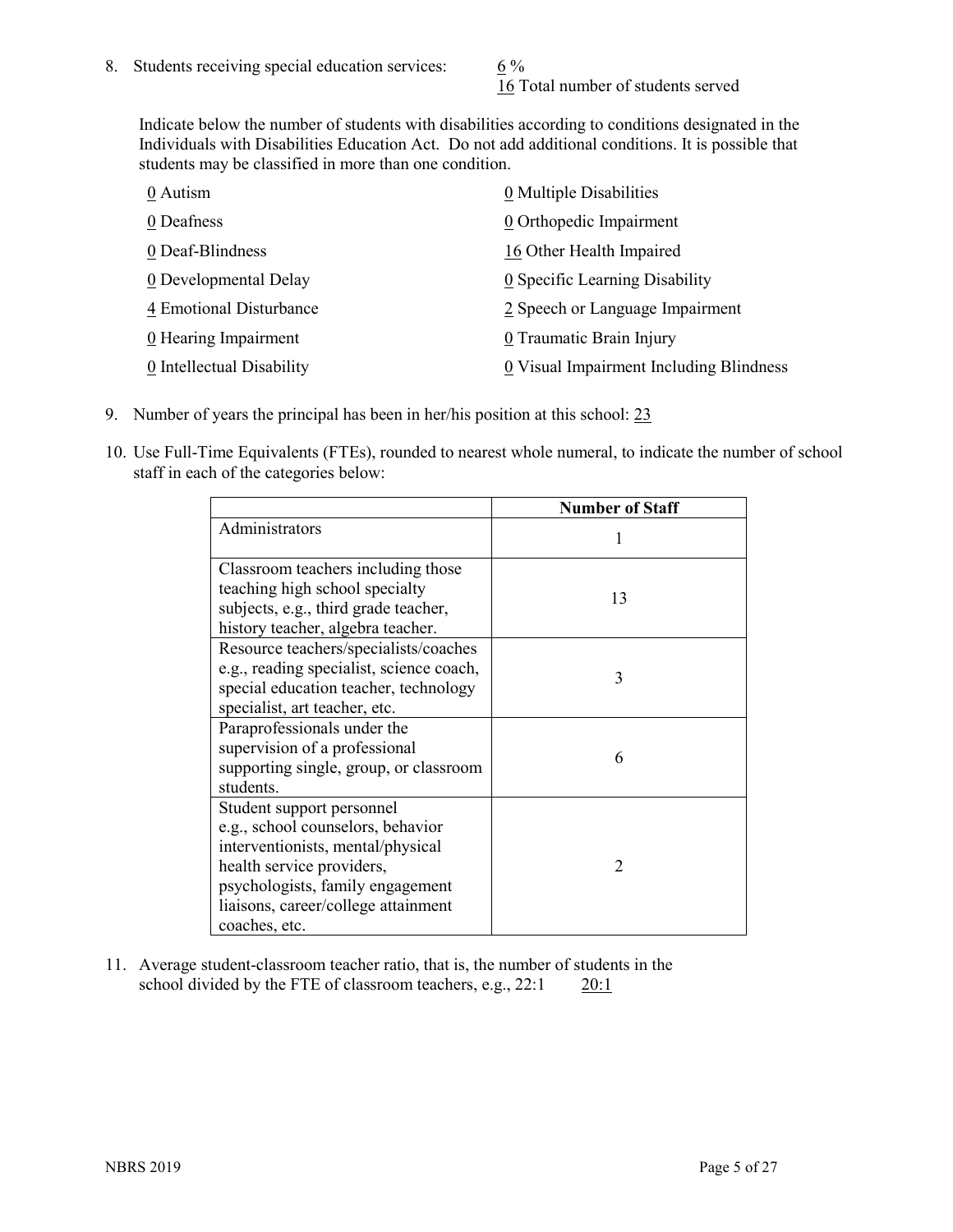12. Show daily student attendance rates. Only high schools need to supply yearly graduation rates.

| <b>Required Information</b> | 2017-2018 | 2016-2017 | 2015-2016 | 2014-2015 | 2013-2014 |
|-----------------------------|-----------|-----------|-----------|-----------|-----------|
| Daily student attendance    | 96%       | 96%       | 96%       | 95%       | 96%       |
| High school graduation rate | $0\%$     | $0\%$     | $0\%$     | $9\%$     | $0\%$     |

#### 13. **For high schools only, that is, schools ending in grade 12 or higher.**

Show percentages to indicate the post-secondary status of students who graduated in Spring 2018.

| <b>Post-Secondary Status</b>                  |           |
|-----------------------------------------------|-----------|
| Graduating class size                         |           |
| Enrolled in a 4-year college or university    | $0\%$     |
| Enrolled in a community college               | 0%        |
| Enrolled in career/technical training program | $0\%$     |
| Found employment                              | 0%        |
| Joined the military or other public service   | 0%        |
| Other                                         | በዓ $\sim$ |

14. Indicate whether your school has previously received a National Blue Ribbon Schools award. Yes No X

If yes, select the year in which your school received the award.

15. In a couple of sentences, provide the school's mission or vision statement.

We serve the community by providing a Christ-centered education emphasizing standards of conduct and integrity, while encouraging the child's intellectual, emotional, social, and physical development.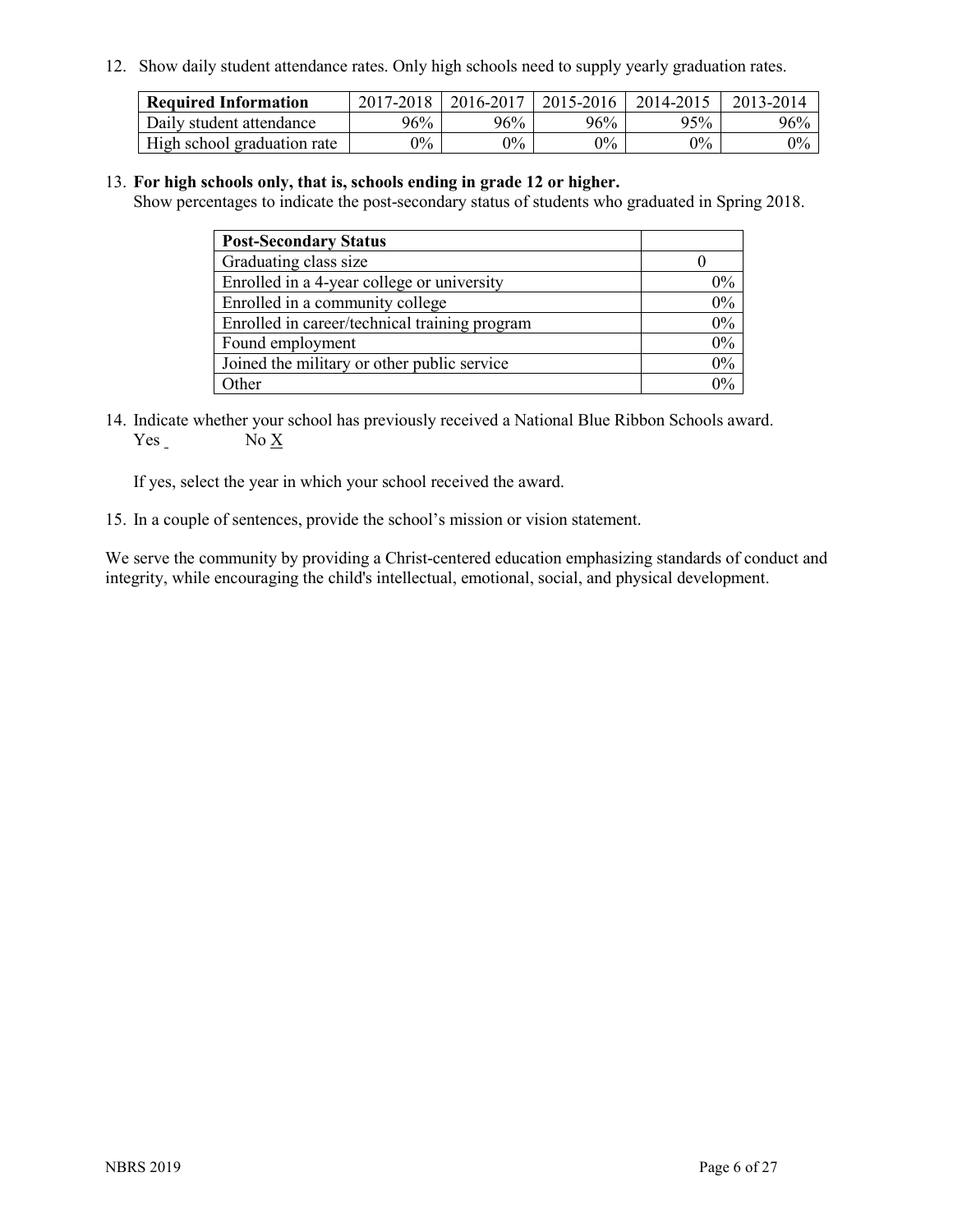# PART III – SUMMARY

St. Francis of Assisi Elementary and Middle School in Triangle, Virginia, began in 1954, as a service to the military located at Quantico Marine Corps Base. It was expanded in 1957 and 1999. Due to our proximity to Quantico Marine Corps Base, our population contains a number of transient military students and various ethnicities. This allows us to model our Franciscan values of acceptance and appreciation of ethnic diversity. Parents from various ethnicities visit classrooms to share their traditions and culture, such as Chinese New Year and Puerto Rican heritage. One of these talks inspired students to raise funds for victims of Hurricane Maria.

Intellectual growth is fostered by stressing achievement in educational basics and recognizing individual differences. Lessons are teacher-created to accommodate different learning styles such as visual, kinesthetic, auditory, and tactile. Teachers inspire an eagerness to learn and a love of knowledge that goes beyond the acquisition of facts and skills, to critical and evaluative truth-seeking. Children are encouraged to view the history of human culture as dynamic and to seek their own creative place in it.

Diverse learning is addressed through small reading and math groups during the elementary years and a specialized math curriculum geared toward personal success in the middle school years. The curriculum is enriched with a computer and library program, music, Spanish, and art classes. Cross-curricular instruction takes place not only during the encore subjects, but also on a daily basis in the classroom.

Our location provides us with the opportunities and experiences of the Nation's capital, enabling us to take field trips to enhance curriculum. Visits to places such as the Smithsonian, Supreme Court, White House, and U.S. Capitol benefit students and provide an example to our Student Council members.

After school activities enhance learning and provide the diverse learner with a multitude of opportunities. The Robotics program for middle school has qualified for the state level competition and inspires our future engineers, while our Makerspace program encourages younger students to pursue a future in STEM. We offer our Fine Arts students drama, band, and choir programs. These students have performed outstandingly in county and regional competitions.

Social, emotional, and physical development contribute to the development of the whole person by promoting self-confidence, self-discipline, democratic leadership, civic responsibility, good health habits, and an awareness of the importance of physical fitness.

Socially, students develop through the multitude of after-school activities including dances, sports teams for grades 3-8, and a wide variety of clubs. Topics in our health program address different character-building activities to foster relationships between students.

Mentoring between student groups takes place through all grade levels. For example, students in the eighth grade complete activities with the second grade, and second grade works with kindergarten. Parents become socially involved through the activities of our PTO and various volunteer opportunities in the classroom and school, such as Christmas Santa Shop, Silent Auction, and Chili Cook-off.

Key strategies used to encourage and challenge all students to develop physically are outdoor recess time and an extensive physical education and health program. Students participate each year in a walk-a-thon for charity and the Presidential Physical Fitness Award. Our Director of Health Services, a registered nurse, ensures student health and safety by facilitating faculty and staff training of CPR, First Aid, Stop the Bleed, and Automated External Defibrillator usage. With the seriousness of allergens, she has ensured that faculty and staff are aware of susceptible children and can recognize and treat allergic episodes.

Students compete in various academic and social contests throughout the area and state. They have qualified for state-level competition for the annual Geography Bee and have been awarded top places in the county Science Fair. Our authors have excelled in numerous contests, achieving first place in the Veteran of Foreign Wars Patriot's Pen and the Knights of Columbus Rights and Responsibilities of Citizenship

NBRS 2019 19VA102PV Page 7 of 27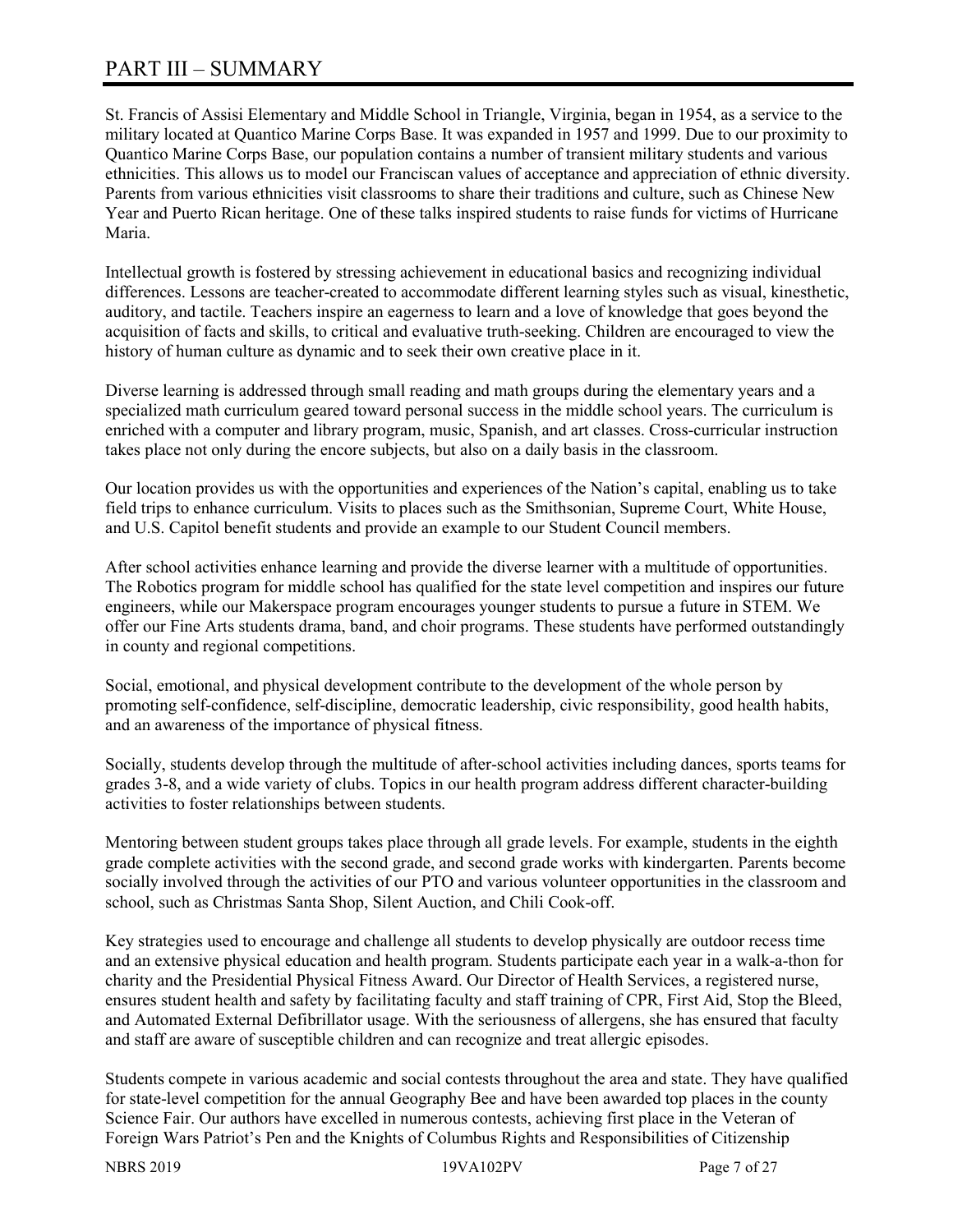contests. Our budding artists have won the state poster contest for Drug/Substance Abuse and designed the annual Christmas card for Maryknoll.

Students are regularly encouraged to connect with others in the global and local communities through various outreach programs. These include raising money for our sister school in Peru; donating food for the local food bank; visiting local retirement homes; donating items for the local juvenile detention center; and coordinating shoes, coats, and supply drives for the less fortunate in our area. Our students work closely with St. Francis House, an outreach ministry of St. Francis of Assisi Parish, whose main objective is to serve the many needs of the low-income, disadvantaged families in Eastern Prince William County.

Our school is filled with annual traditions such as Francis Day in the Park, the Pilgrim/Native American prayer service provided by the first and second grade, a Christmas Concert, Catholic Schools Week, May crowning, passing the candle of leadership at the end of the year, and a weekly Mass with the school choir that has over 75 students.

Our success is acknowledged by high school teachers and former students. Many return regularly to express their appreciation and share their future success, especially during our alumni reception after high school graduation.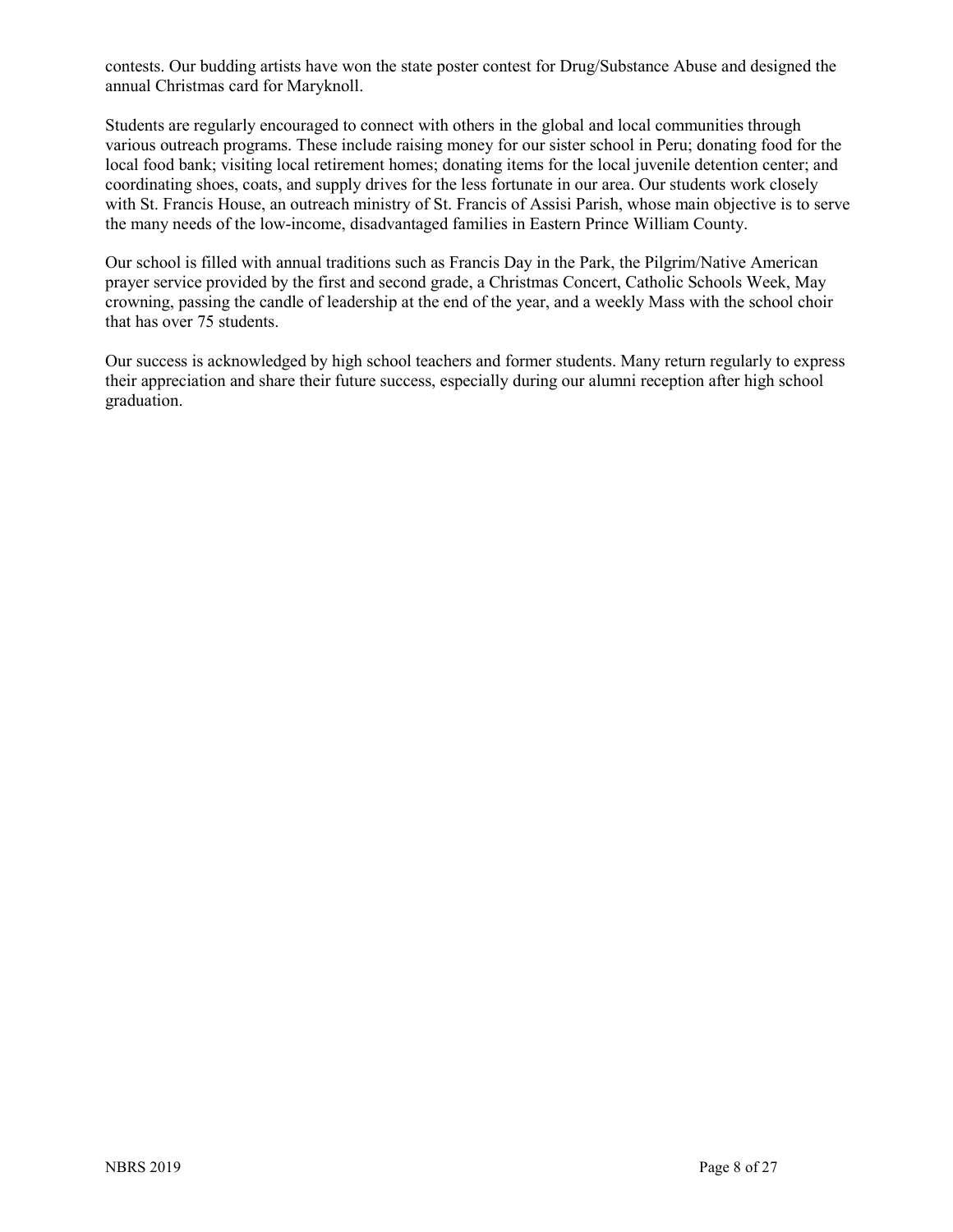#### **1. Core Curriculum:**

#### **1a. Reading/English language arts:**

Language acquisition begins in the primary grades as students learn to construct meaning from print. Teachers use the learning standards and curriculum guidelines as the framework for instruction. Curriculum monitoring sheets are used by teachers to ensure needed skills are learned and applied to instruction. Phonics is part of the reading program in kindergarten through fifth grades. Phonics allows students an avenue to decode words and increase vocabulary. Students then apply new vocabulary to their writing. Teachers in kindergarten through eighth grades use graphic organizers such as Venn diagrams and timelines to aid in comprehension across the curriculum. Text-to-Self is a strategy used to aid students in making connections with the readings. Grades K-5 use a Sadlier Oxford reading series as the core reading program. This program is supplemented with other reading resources such as Readers' Theater, Scholastic News, Time for Kids, and leveled readers. In the elementary grades, small guided reading groups are formed to meet the students where they are in their language acquisition. Students become fluent readers by learning strategies such as self-correction and rereading. Middle school students participate in the middle school literature program. Middle school students participate in project-based learning. For example, after reading The Diary of Anne Frank, students complete a project to demonstrate comprehension. Grammar instruction begins in first grade and continues through eighth grade. Students learn the parts of speech and apply their knowledge to daily written activities. In grades one through five, weekly quizzes are used to assess reading comprehension and vocabulary. Scantron testing is administered three times a year to meet students where they are in their learning and to measure growth. The Scantron program suggests tools and resources that teachers can use to help students meet their learning goals.

#### **1b. Mathematics:**

We believe each student is a unique individual and our curriculum should enrich the spirit as well as the mind. Children learn best when many opportunities are provided to meet their learning needs. The success of every learner is the goal of each teacher. Primary, intermediate, and middle school teachers collaborate to ensure the skills necessary for success in the upcoming grades are being met. Diocesan curriculum guidelines are used as the framework for our curriculum. Beginning in Pre-K, our students use a variety of avenues to develop a strong number sense. Students are given the opportunity to explore math by the use of manipulatives. They become involved in problem-solving by working with concrete objects such as pattern blocks, puzzles, games, student-created charts, tools of measurement, calculators, iPads, and computers. Students are given the opportunity to apply a variety of strategies to solve real-life problems using multiple steps. Trial and error, diagrams, patterns, guess and test, working backwards, and writing an equation are strategies used throughout our school. Lesson plans are broken down into structured practice, guided practice, and independent practice. Teachers incorporate charts, graphs, diagrams, and drawings to enhance their lessons. The ultimate goal is for students to think critically and work independently. Small math groups are in place to assist students needing extra practice to achieve this goal. Throughout the school year, our students are assessed using Scantron testing. Assessment data from the Scantron testing is analyzed by teachers in grades three through eight to meet student needs in learning and to track their growth throughout the year. Areas needing extra practice are given special attention and alternative practice is implemented. Kindergarten is assessed at the beginning of the year using the ESGI-K, Education Software for Guiding Instruction program. This allows our kindergarten teacher to meet the children where they are in their learning.

#### **1c. Science:**

The science curriculum in grades kindergarten through eight explores earth, life, and physical sciences. Skills mastered in previous years are built upon as the student progresses through each grade level. Diocesan curriculum monitoring sheets are used by teachers to ensure diocesan standards are met through student learning. Students are given the opportunity to investigate and explore through hands-on activities and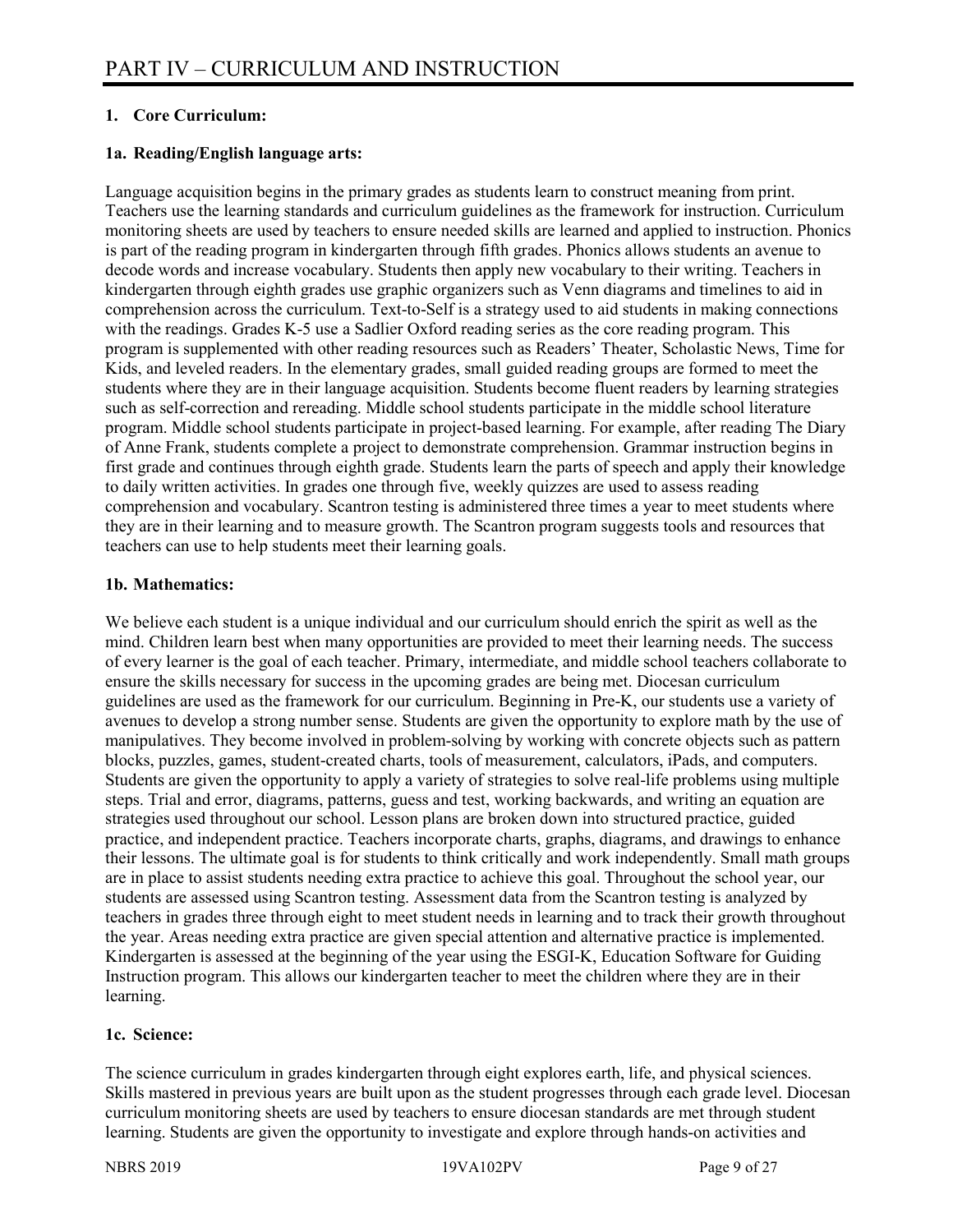experiments. STEM activities are incorporated into science classes. For example, fifth grade designed and created a water filtration system to see if they could purify dirty water. Students collect data and record and report their findings using charts and graphs. Students in third grade participate in a weekly science enrichment class to supplement the diocesan curriculum and allow them an opportunity to participate in hands-on learning. Students in the middle school science program participate in the county science fair and are assessed on their presentations to faculty and experts in the school community. In addition to traditional tests and quizzes, students in the sixth grade are given the opportunity to pick a project to demonstrate their knowledge of a unit on weather. For example, they can make a weather game, create a hurricane-proof house, or write and record a three day weather forecast.

#### **1d. Social studies/history/civic learning and engagement**

The social studies curriculum in grades kindergarten through eight follows the Virginia Standards of Learning closely. Students learn Virginia history, U.S. history, U.S. government, and world geography. In addition to these standards, students learn the Catholic Social Teachings to ensure students become active participants in civic responsibilities and engagements. The diocesan curriculum monitoring sheets are used to ensure these standards are being met. Our school's social studies curriculum utilizes project-based learning and assessment to determine student understanding of learning goals. For example, students in fourth grade research an important figure in Virginia history and create a living wax museum to share their knowledge. Students in the sixth grade express their knowledge of the beginnings of monotheism by creating an advertisement for a traditional Jewish holiday explaining the meaning and traditions of the holiday. Another project-based learning opportunity for sixth grade students is creating a double timeline which requires students to relate historical events to their own personal timeline, making connections between the history standards learned and their lives. Eighth grade students use the skills learned in literature and language arts to demonstrate their understanding of the thirteen original colonies by creating a persuasive brochure. Traditional written tests and quizzes are also used to assess student learning.

#### **1e. For secondary schools:**

#### **1f. For schools that offer preschool for three- and four-year old students:**

The preschool curriculum supports educational development in areas of language, math, science, and social studies. Through free play and the use of various learning centers and manipulatives, the children use their imaginations and develop social, cognitive, emotional, physical, intellectual, and attention skills. This, along with direct instruction in the core subjects, lays the foundation for lifelong successful learning. Our fouryear-old students are assessed using the Kindergarten Readiness Test in the spring. Historically, it has been noted that the children who have attended our program score higher on the assessment and are better prepared for academic success in the primary grades.

#### **2. Other Curriculum Areas:**

We believe our curriculum should enrich the spirit, as well as the mind. Our encore classes provide students with the opportunity to explore art, music, library science, technology, foreign language, health, and physical education in the context of their Catholic faith. These classes enhance the basic curriculum and expand the students' appreciation of the world's cultures.

The weekly art program focuses on cross-curricular topics. For example, in kindergarten, fine motor skills are emphasized with a project tied to "The Grouchy Ladybug." First grade weaves apple baskets and makes apple prints. Second graders learn parts of the Rosary by creating a shrink-plastic wall version. Third grade creates "La Boca" collages during Hispanic Heritage month. Fourth grade loves exploring George Rodrigue and "Blue Dog." Fifth grade explores dimensional symmetry and origami in the spring. Sixth through eighth graders explore art history and individual artists by creating art pieces to accompany research, which students then present to classmates.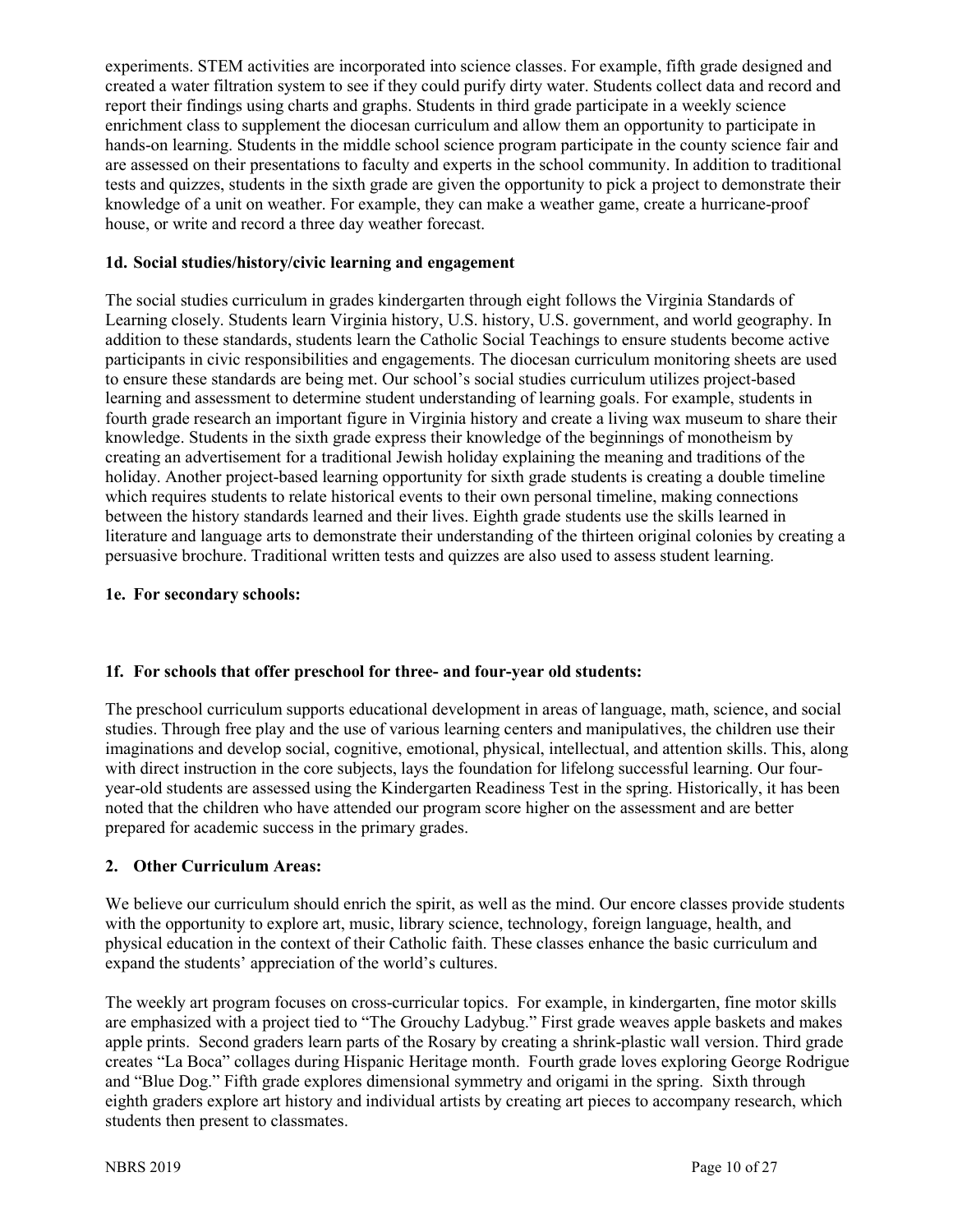The weekly music program works to create and enhance a love for music. Students explore the relationships between music and all core subjects and learn to communicate through vocal and instrumental performances at our Christmas and Talent Show programs. Students learn to compose, improvise, and respond to music using movement, rhythm, and instruments. Listening skills provide opportunities to analyze and critique music, incorporating instrument, vocabulary, form, and other musical knowledge.

Our school's library experiences are the building blocks that prepare a student to learn that reading provides both enjoyment and information. These experiences introduce young readers to the concept that the library is a good place to discover books, as well as digital, non-print materials. Library classes teach students information literacy and research skills which they need to successfully utilize the library and succeed in all subjects. Students in kindergarten through sixth grades attend weekly library classes. Students in seventh and eighth grades attend weekly study skills classes. Class times range from thirty minutes to forty-five minutes, depending on the grade level.

All students are provided the basic knowledge of technological skills to develop their comprehension of the various applications utilized during computer classes. In addition to keyboarding skills and access to educational websites, the Microsoft Office Suite programs are used routinely, and students are given assignments online in Google Classroom. Computer programming code challenges are presented to each class by grade level using online resources such as Code.org. Computer class times vary from thirty to sixty minutes. Students' abilities and achievements are enhanced when technology is applied to core curriculum subject assignments integrated in the computer lab by teachers.

Spanish is taught in grades kindergarten through eight. The amount of minutes taught and frequency is determined by grade level. The objective for students exiting eighth grade, who have attended St. Francis since kindergarten, is a level of Novice-Mid to Novice-High proficiency (according to the American Council of Teachers of Foreign Languages proficiency guidelines 2012). Students not only learn grammar and vocabulary, but they also learn how to apply the vocabulary in conversation. Our program also helps students develop cultural sensitivity by having them learn about the geography and culture of Spanish– speaking countries around the world.

Our health program promotes the all-around health and well-being of our students through various spiritual, emotional, mental, and physical health topics. All kindergarten to eighth grade students attend health classes for thirty to sixty minutes each week. Topics, including character education, emotions and stress management, personal safety, home safety, proper nutrition and self-care, drug and alcohol abuse, first aid, and emergency preparedness, enhance our science and physical education programs.

Physical education classes incorporate a wide variety of units targeting movement, motor skills, physical fitness, and lifelong sport activities. All kindergarten to eighth grade students attend weekly PE classes and learn basic skills needed to play team sports such as soccer, basketball, volleyball, football, softball, and hockey. Students also learn folk dances such as square dancing, tinikling, and international dances; and motor skill development through jumping rope, hula hooping, and other manipulative activities. Students become proficient in basic physical fitness as a result of structured warm-up exercises, and participate in the Presidential Youth Fitness Program. Bowling, racquetball, basic tumbling, and Frisbee units promote and encourage lifelong physical activity.

#### **3. Special Populations:**

Our population is diverse and transient due to our proximity to Washington D.C. and the Quantico Marine Corps Base. This allows us to appreciate and learn from a variety of cultures and backgrounds. As a Catholic school, we view educating each child as our vocation. Through our Franciscan spirit, we value each child as a unique gift with an abundance of talents and potential. It is our obligation to meet the needs of all students and ensure they reach their full potential.

NBRS 2019 Page 11 of 27 The middle school offers remedial level to high school level classes to tailor the curriculum to specific student needs.Within the first six weeks of school, the middle school team holds several conferences with struggling students and their parents to ensure the school and home work together. Having a strong sense of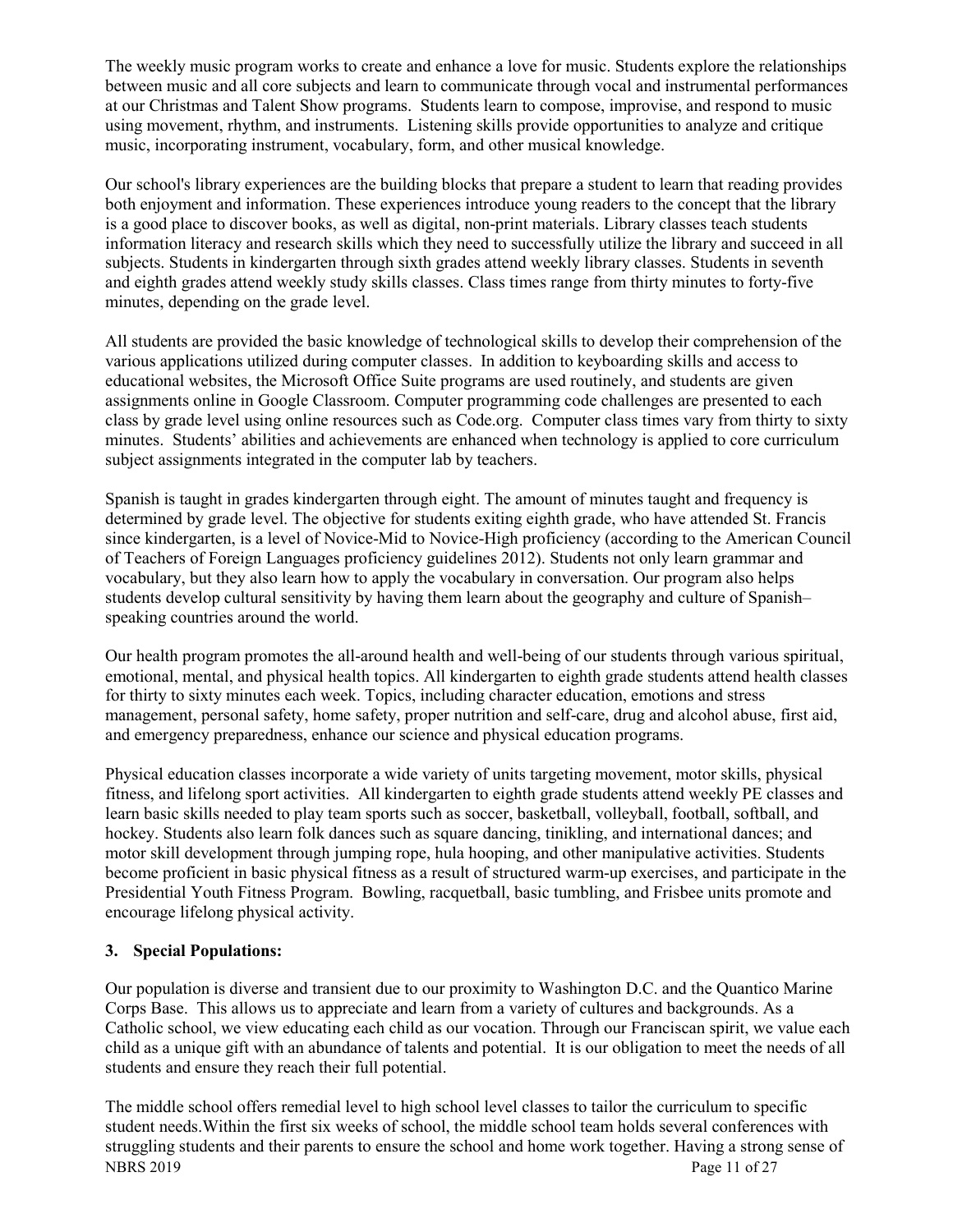the students' needs allows teachers to tailor instruction to their students.

Teachers assess the students in a variety of ways. Third to seventh grade students are tested three times within the school year on language arts, reading, and math. At the beginning of the year, teachers utilize Scantron test results to create a baseline of student performance. At mid-year, Scantron test results provide feedback on student growth and areas that still need to be addressed. The end-of-year test scores indicate student improvement in these areas. Additionally, teachers give first to fifth grade students weekly assessments in reading, math, grammar, and spelling.

In addition to traditional test taking, portfolios and differentiated projects are given and evaluated in grades four through eight. Specialty projects in third grade are an example of such projects. Students are allowed to pursue an individual area of interest, research it, and present their newly-acquired knowledge to their peers with the creation of a visual aid. As a culmination of the weather unit in sixth grade science, students are allowed to choose a project based on multiple intelligences and what supports their learning style.

Having a transient population means students arrive at St. Francis with gaps in their education that do not match our curriculum. Through the support of classroom aides, the students receive extra opportunities to reinforce ideas taught in the classroom. Kindergarten to fifth grade classrooms each have a full-time aide to assist the class. During the after school care program, students work on homework assignments with a teacher available to assist them. With students that continue to struggle, a Student Assistance Plan may be drafted. This is a plan for learning between the school and home that is created at a meeting among the principal, the teachers, and the parents.

St. Francis also relies upon the home-school connection to foster learning success. Parents and grandparents routinely read with kindergarten and first grade students. In cases where there has been a language barrier between home and school, we have three staff members who are fluent in either Spanish or Tagalog. St. Francis also partners with local public schools in cases where a formal Individualized Education Plan is needed. Title I services are available to students who qualify.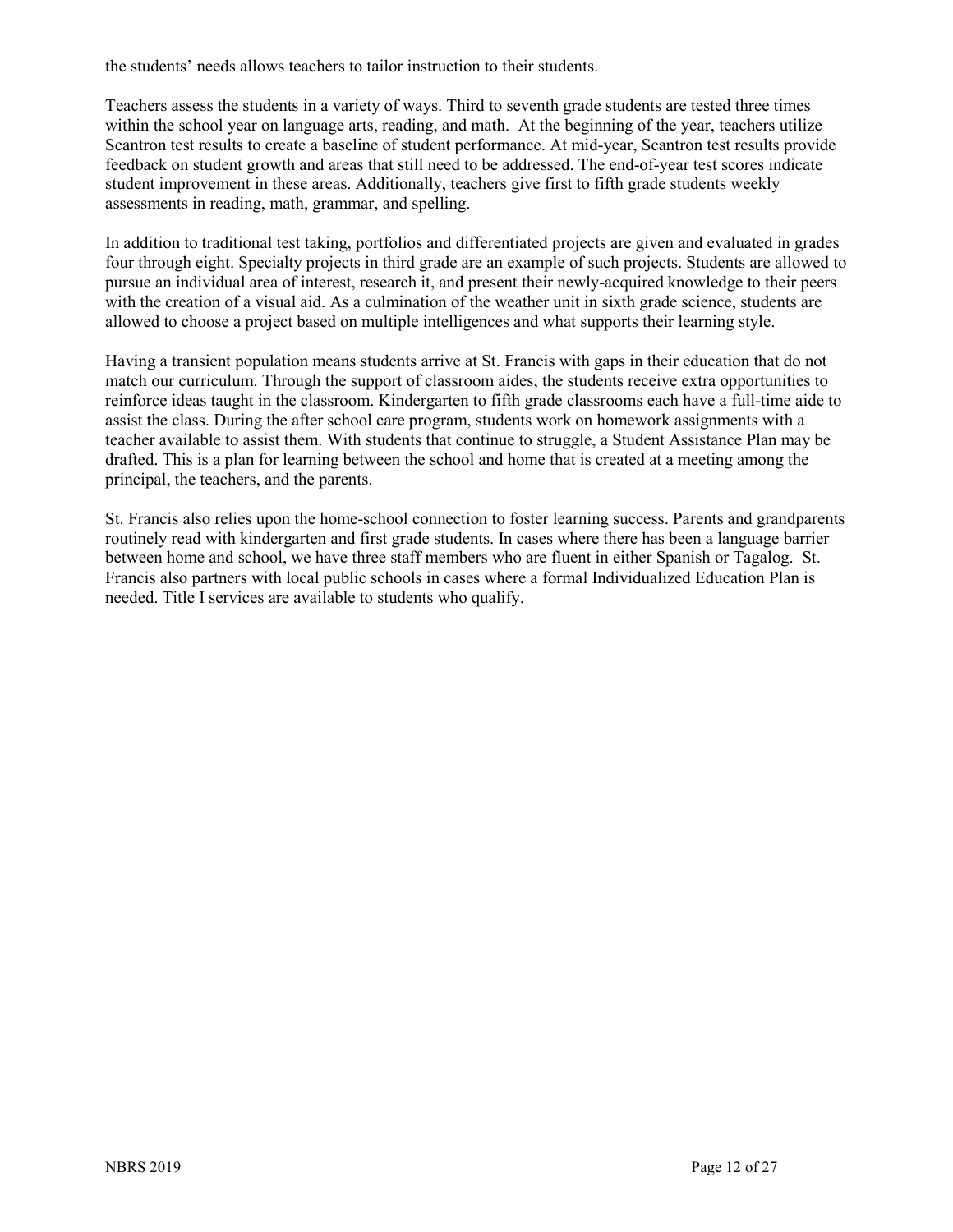#### **1. School Climate/Culture:**

We engage and motivate students and provide a positive environment that supports their academic, social, and emotional growth in a variety of ways. Teachers recognize that a good education is founded on a love of learning. Individual and group projects allow students to explore topics in depth, and cross-curricular activities encourage students to see how various subjects are interconnected. For example, the literature and computer teachers collaborate when the seventh grade reads a play based on The Diary of Anne Frank. After reading the play, the students research a Holocaust survivor and write a paper in the computer lab.

We recognize and affirm the value of each child, respect all learning styles, and provide opportunities for all learners to be successful across the curriculum. Academic growth is nurtured through educational basics, recognizing individual differences, and enriching the curriculum with opportunities to explore art, music, technology, a foreign language, health, physical education, and drama. A variety of STEM, STEAM, and STREAM projects encourage students to challenge their minds to view things in new and different ways.

Teachers encourage students to think critically and solve problems creatively by consistently asking questions at the higher level of Bloom's Taxonomy. They go beyond the knowledge and comprehension of the material and encourage students to apply, synthesize, and evaluate their learning into relevant and meaningful solutions to contemporary social and academic issues and challenges.

Lessons, programs, and materials are used to reinforce the students' social conscience and growth. Through discussion and debate, students are challenged to understand and articulate how current social issues impact their lives and to view themselves as members of a world community. Social activities such as class parties, PTO social events, and school celebrations allow students to hone their social skills in a safe and loving environment.

Students take an active role in creating a positive environment that fosters the emotional growth of all students. Middle school students have created anti-bullying posters that are displayed throughout the school. Older students often partner with younger ones for activities and special events. These help create a spirit of community and acceptance across all grades.

By recognizing and supporting the gifts and talents of each faculty member, the principal provides support and trust while inspiring a "can do" attitude. This affords teachers the opportunity to explore creative ideas to bring to the classroom, attend workshops and seminars, and share their ideas with the rest of the faculty.

#### **2. Engaging Families and Community:**

Parents and families are an integral part of the education of our students and are involved in numerous activities throughout our academic year. Families participate in our Friday Liturgy, Francis Day in the Park, Candy Bingo Pot Luck, Chili Cook Off, Goods/Services Auction, Robotics, Science Fair, Christmas Program, and Showcase of Talent. Parents and grandparents plan and facilitate parties, chaperone trips, participate in reading programs, and visit with classes to share personal, subject-related experiences.

The community plays a vital role in the success of our school. The geographic area surrounding St. Francis provides a wealth of learning activities that enhance our curriculum. Students participate in ceramic workshops by a local potter; have visits from several children's authors; and participate in trips to the Belvedere Plantation, Prince William County Landfill, Museum of Natural History, Marine Corps Museum, White House, Washington Zoo, Kennedy Center, Basilica of the National Shrine of the Immaculate Conception, and the Franciscan Monastery. Prince William and Fairfax County police serve as members on our school board, and our principal attends Title II A, III, and IV meetings with Prince William County representatives.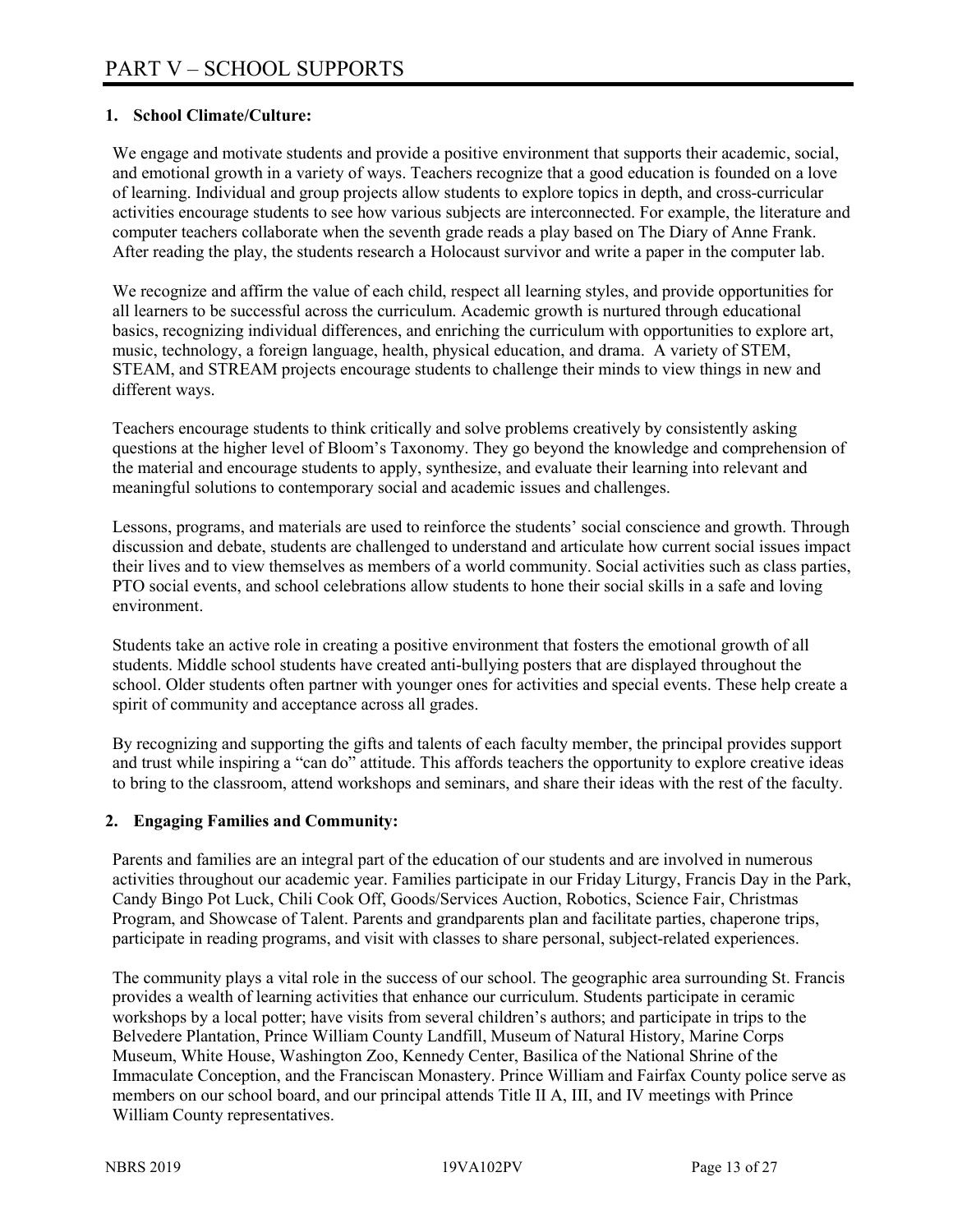Interaction with the community reinforces our Catholic social values. Students are afforded numerous opportunities not only to give back to their community, but to enhance their self-esteem, improve problemsolving skills, and nurture compassion and empathy for others. Students rake lawns of senior parishioners, collect baby items for Mary's Crisis Pregnancy Center, assemble stockings for the Salvation Army's Angel Tree Program, collect warm-weather gear for the Prince William Homeless Shelter, make blankets for the ACTS Program, assemble hygiene kits for the Homeless Coalition, and raise money (over \$24,000) for our Sister Parish in Lima, Peru. The school community also provides food and school supplies to Francis House, an outreach shelter in nearby Williamstown.

Our faculty and staff strive to keep parents informed of students' academic progress. Our principal is always ready to address any questions parents and/or teachers may have about students' progress. Parents meet with teachers to discuss and analyze various situations for growth and improvement. Interim and trimester report cards give parents a summary of grades to keep them apprised of their child's progress. The homework blog is used as a tool to keep parents informed of assignments and due dates. Various student achievements throughout the year are publicized at our weekly Friday Liturgy, in our church bulletin and electronic newsletter, at awards ceremonies, and in our end-of-the-day announcements.

#### **3. Professional Development:**

At St. Francis, our faculty stays current on educational topics such as differentiated instruction and diverse teaching strategies. Our school maintains a current library of publications from the Association for Supervision and Curriculum Development through use of Title II A funds. Teachers select a topic to study and provide presentations during faculty meetings and professional development days. Topics include differentiation strategies, inspiring the best in students, executive functioning, utilizing design projects, disciplining with dignity, developing STREAM lessons, partnering with parents, educating oppositional and defiant children, developing highly effective teaching skills, and overcoming textbook fatigue. The goal of book studies is to promote dialogue that is centered on increasing student achievement. Professional development small study groups have discussed inclusion and giving students effective feedback. Sharing information on student learning creates a connection between grade levels.

Technology in the classroom is promoted by the administration. All teachers have received training on how to best utilize G Suite for education. To incorporate technological tools in student learning, teachers received training on how to utilize Google Classroom to ensure student success in G Suite. PowerSchool is utilized by faculty for grading, which allows them to analyze student performance.

Teachers grow in faith by attending retreats, workshops, and seminars. Religion teachers are certified in catechetical instruction. Certifications are maintained through yearly updates and course work. The faculty and staff are provided with training in: CPR, AED, first aid, allergies, blood-borne pathogens, and child abuse and safety standards.

Professional development opportunities are offered throughout the Diocese of Arlington. The National Catholic Educational Association (NCEA) offers classes and free webinars throughout the school year. The diocese also provides information via emails on webinars and workshops that are offered by other school districts in the metropolitan area. These workshops present topics such as STEM fairs, dyslexia conferences, making the most of information from summative assessments, and courses such as the one recently provided by the University of London on the best practices in teaching reading and writing to students who struggle. Several teachers attend yearly conferences that enhance their area of study to improve student success. Informal professional development occurs throughout the school year as faculty and staff share knowledge and best practices.

Providing positive professional development opportunities to teachers not only rejuvenates classrooms, but also builds teacher enthusiasm and improves curriculum, instruction, and student support.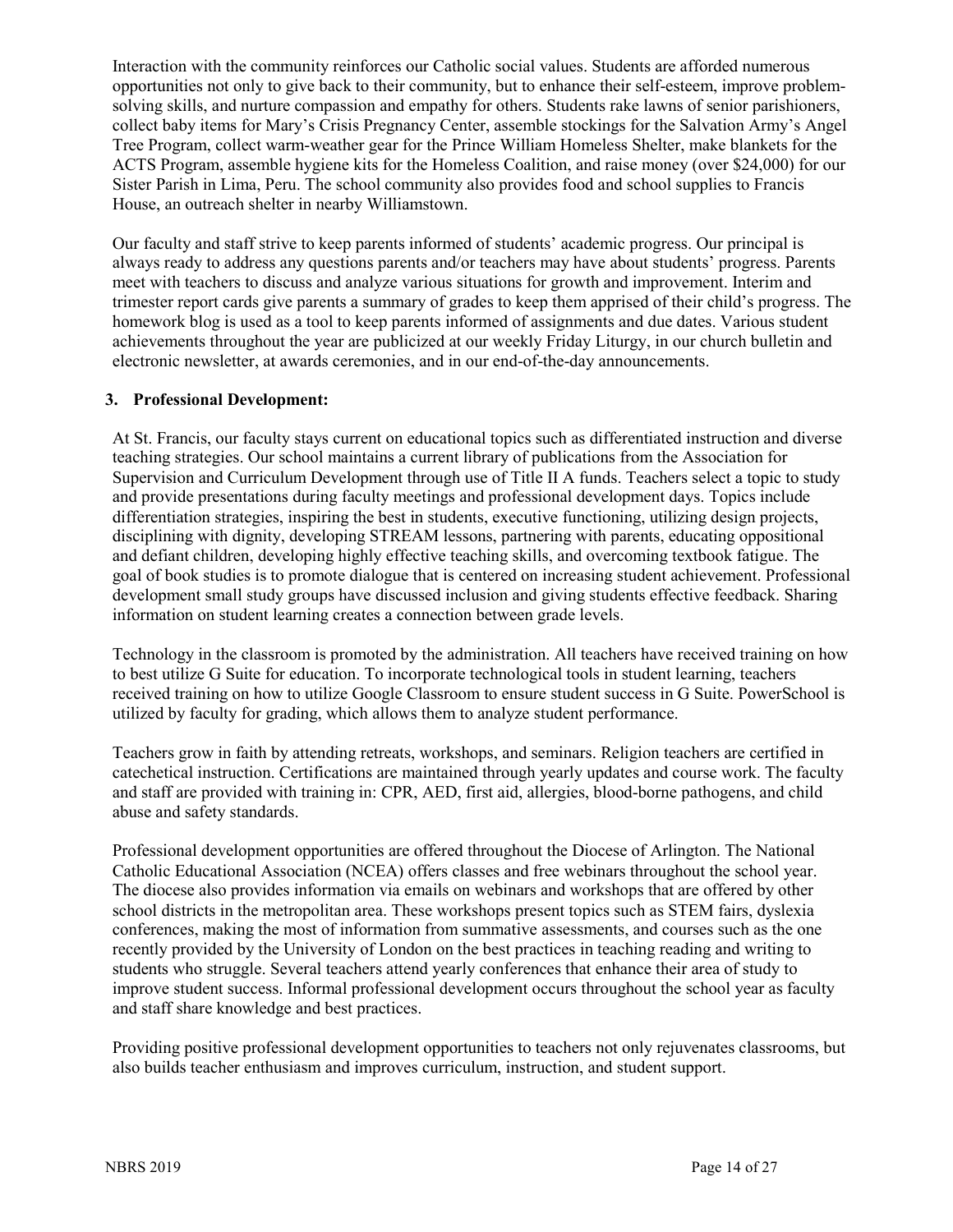#### **4. School Leadership:**

The principal of St. Francis School has served as an officer in the Arlington Principals' Association for ten years and has been appointed to the Education Committee of the Virginia Catholic Conference by the Bishop for eleven years. She brings her wealth of experience and knowledge and provides guidance to faculty, students, and parents in a number of ways. She operates with an "open-door policy," addressing questions and holding conversations about teacher progress, concerns, challenges, and future opportunities. She facilitates monthly faculty meetings to discuss topics of interest involving faculty, students, and parents. Situations are discussed and analyzed for growth and necessary improvements. She creates a warm and welcoming environment that empowers everyone to lead by example.

Academically, she updates curriculum, textbooks, and technology by inviting teachers to view and test textbooks for possible classroom use. She attends meetings requested by faculty members or parents with the objective of improving a student's academic performance or behavior. She is in constant communication with teachers and parents to ensure that students are receiving the assistance they need to succeed.

Our principal provides numerous developmental opportunities, enabling our faculty to grow personally, professionally, and spiritually. She encourages the faculty to attend workshops of interest within the Diocese of Arlington, as well as those offered outside the Diocese. These professional development opportunities enhance the curriculum, as well as enhance student achievement in all subject areas.

Our principal encourages students to assume leadership roles such as planning and presenting liturgies. Students also play an active role in school safety, Scout Day, and Honor Guard during special flag ceremonies to honor our military. Students assume the role of ambassadors during Catholic School Week's Open House and New Student Orientation to welcome new families to the school community.

Parents are included in the dialogue regarding all aspects of student education at St. Francis School. Our philosophy is that the parents are the primary educators of the children and the faculty works with them to successfully promote the academic, social, and spiritual growth of the student. Parents are informed about school and parish-related activities through a weekly newsletter to encourage community participation.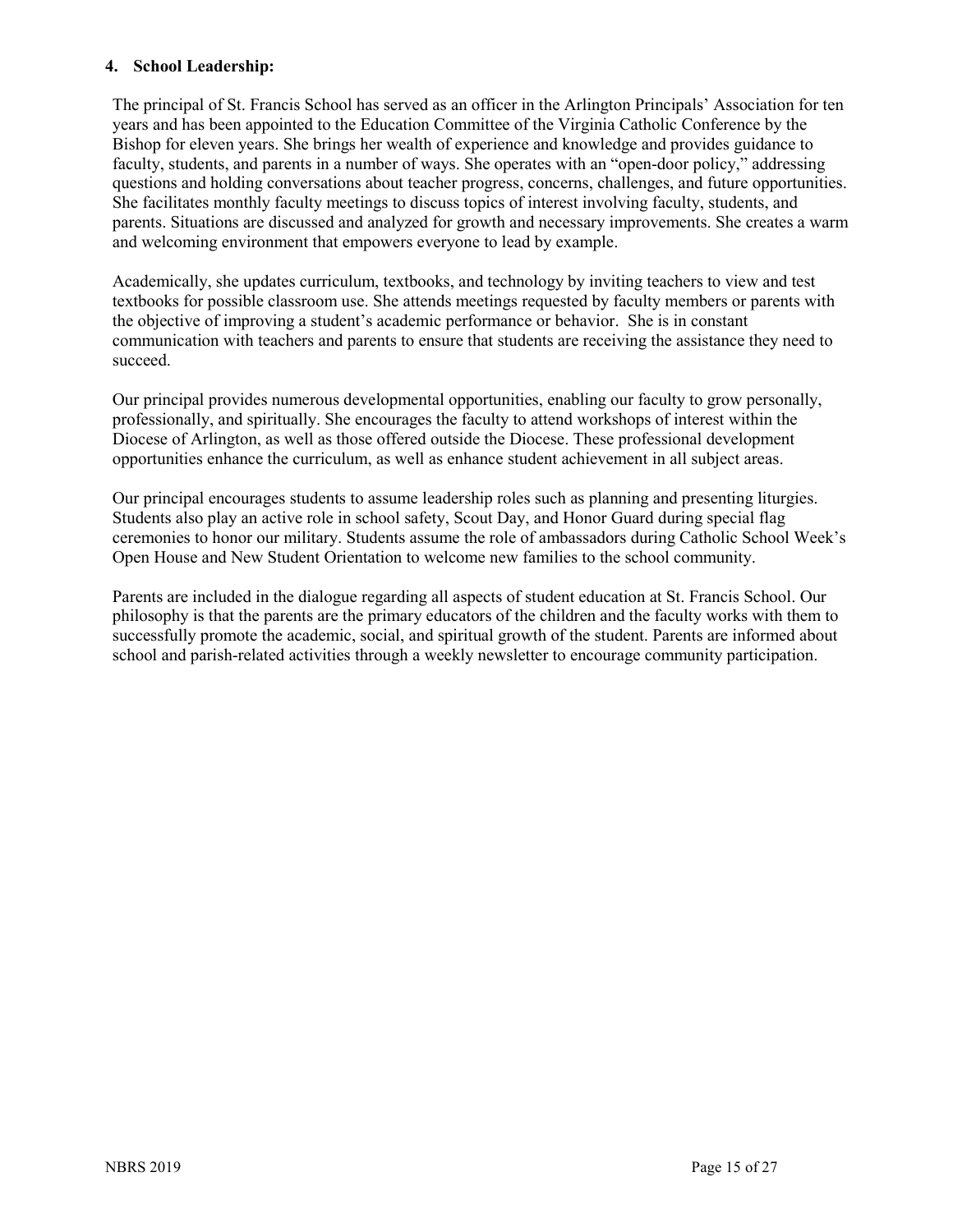While we value and celebrate the dignity, diversity, and uniqueness of each student, the practice at St. Francis that most contributes to our success is encouraging students to see themselves as important members of a community. As part of our school community, students take leadership roles serving on the Student Council, acting as school ambassadors, peer tutoring, and organizing fund-raisers for outreach endeavors. Annual partnering of older and younger grades allows students to develop bonds and create friendships, such as the eighth and second graders enjoying hot chocolate while listening to a reading of The Polar Express.

Students are an important part of the parish community, participating in weekly and special Masses. Third through eighth grade classes take turns as greeters, lectors, sharing the Word of God, altar serving, presenting the intentions of our school and parish community, bringing up the gifts of bread and wine, and participating in the choir. Older students collaborate with the teachers in writing the intentions, and in doing so, are able to articulate the needs of the community.

Students are active participants in numerous local outreach endeavors. Francis House, a nearby townhouse staffed and sponsored by the parish, is a community-based service ministry established to offer hope to residents of Prince William County. There are many opportunities for the school to contribute to Francis House, and our students recognize that canned food and school supplies given in support of this go directly to families who otherwise would not have these items. Each year, our Care for Creation Club rakes leaves for senior parish members and collects items for and assembles over one-hundred hygiene kits for the Virginia Homeless Coalition. In addition, they collect warm-weather gear for our local hypothermia center.

Moving beyond our local community, students understand that they are also part of a global community. Eighth graders collect baby items for Mary's Shelter, a home for crisis pregnancy residents in Virginia. Students organize fundraisers to assist our Sister Parish in Peru. Our school community has raised over \$24,000 for this cause. Our donations provide meals for students, computers, facilities' improvement, dental assistance, and academic scholarships. Our students raised funds for the victims of Hurricane Maria and collected clothing and household items for the residents of Puerto Rico.

A school's success is measured by the quality of the students it produces. We are very proud of the young men and women who have made countless contributions to the local, regional, and world-wide community.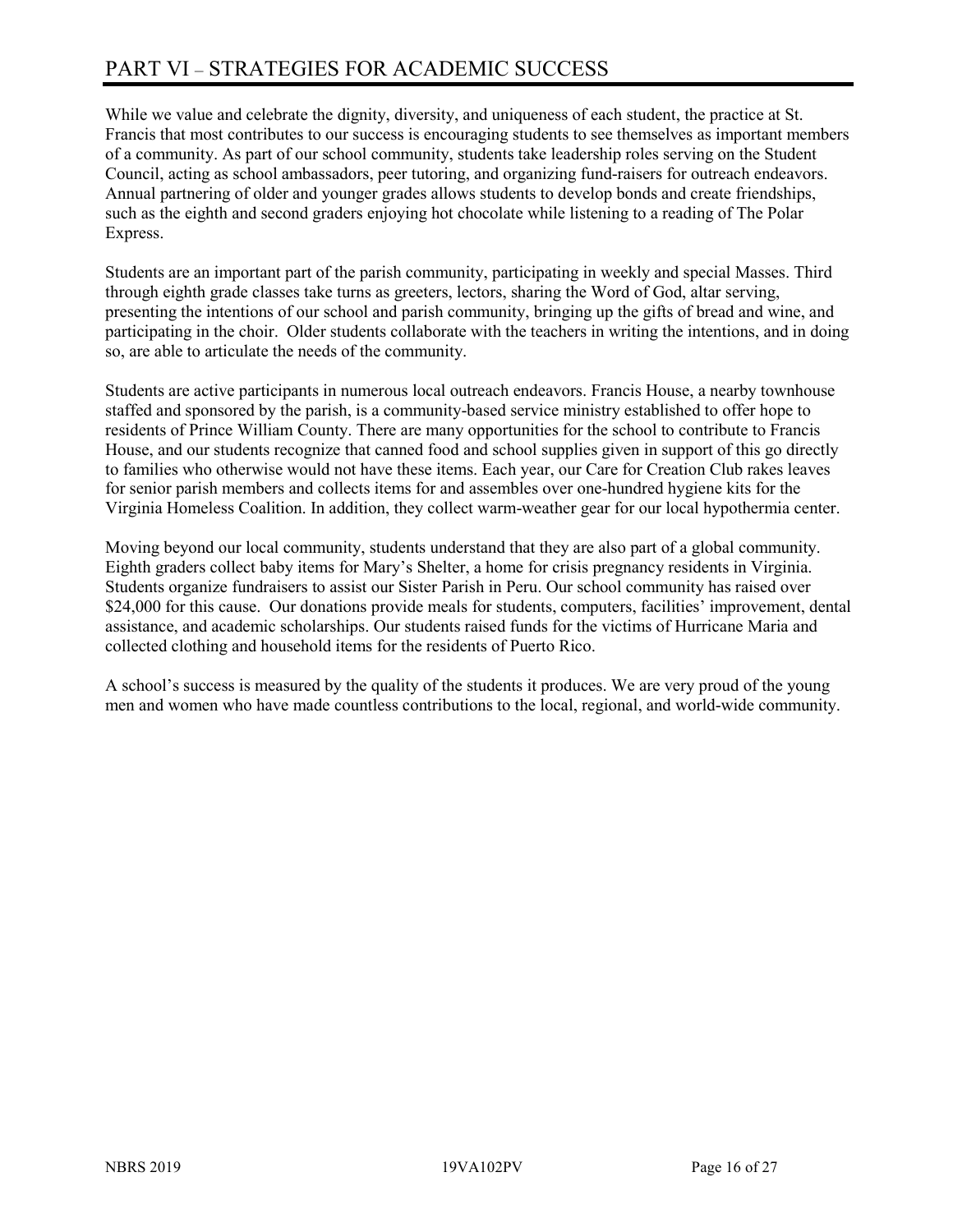# PART VII – NON-PUBLIC SCHOOL INFORMATION

1. Non-public school association(s): Catholic

Identify the religious or independent associations, if any, to which the school belongs. Select the primary association first.

| 2. | Does the school have nonprofit, tax-exempt $(501(c)(3))$ status?                                       | $Yes\ X$ | No. |
|----|--------------------------------------------------------------------------------------------------------|----------|-----|
| 3. | What is the educational cost per student?<br>(School budget divided by enrollment)                     | \$8204   |     |
|    | 4. What is the average financial aid per student?                                                      | \$2043   |     |
| 5. | What percentage of the annual budget is devoted to<br>scholarship assistance and/or tuition reduction? | 6%       |     |
| 6. | What percentage of the student body receives<br>scholarship assistance, including tuition reduction?   | 22%      |     |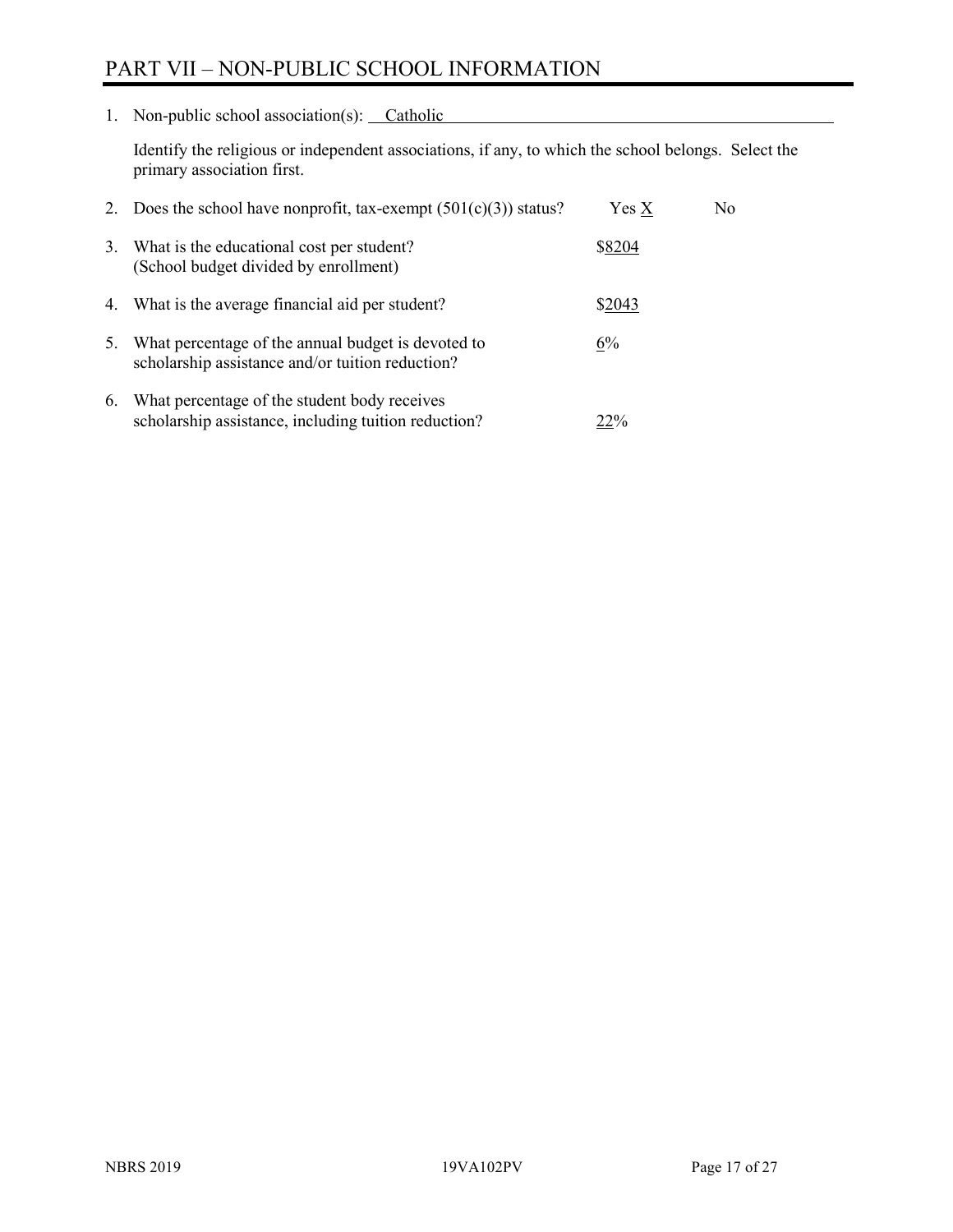# PART VIII – ASSESSMENT RESULTS FOR NORM-REFERENCED TESTS

#### **REFERENCED BY NATIONAL NORMS**

| Subject: Math                         | <b>Test:</b> Performance Series Grade: 3 |                          |
|---------------------------------------|------------------------------------------|--------------------------|
| <b>Edition/Publication Year: 2017</b> | <b>Publisher:</b> Scantron               | Scores are reported here |
|                                       |                                          | as: Percentiles          |

| School Year                                | 2017-2018 |
|--------------------------------------------|-----------|
| Testing month                              | May       |
| <b>SCHOOL SCORES</b>                       |           |
| Average Score                              | 68        |
| Number of students tested                  | 23        |
| Percent of total students tested           | 100       |
| Number of students alternatively assessed  | $\theta$  |
| Percent of students alternatively assessed | $\theta$  |
| <b>SUBGROUP SCORES</b>                     |           |
| 1. Other 1                                 |           |
| Average Score                              |           |
| Number of students tested                  |           |
| 2. Other 2                                 |           |
| Average Score                              |           |
| Number of students tested                  |           |
| 3. Other 3                                 |           |
| Average Score                              |           |
| Number of students tested                  |           |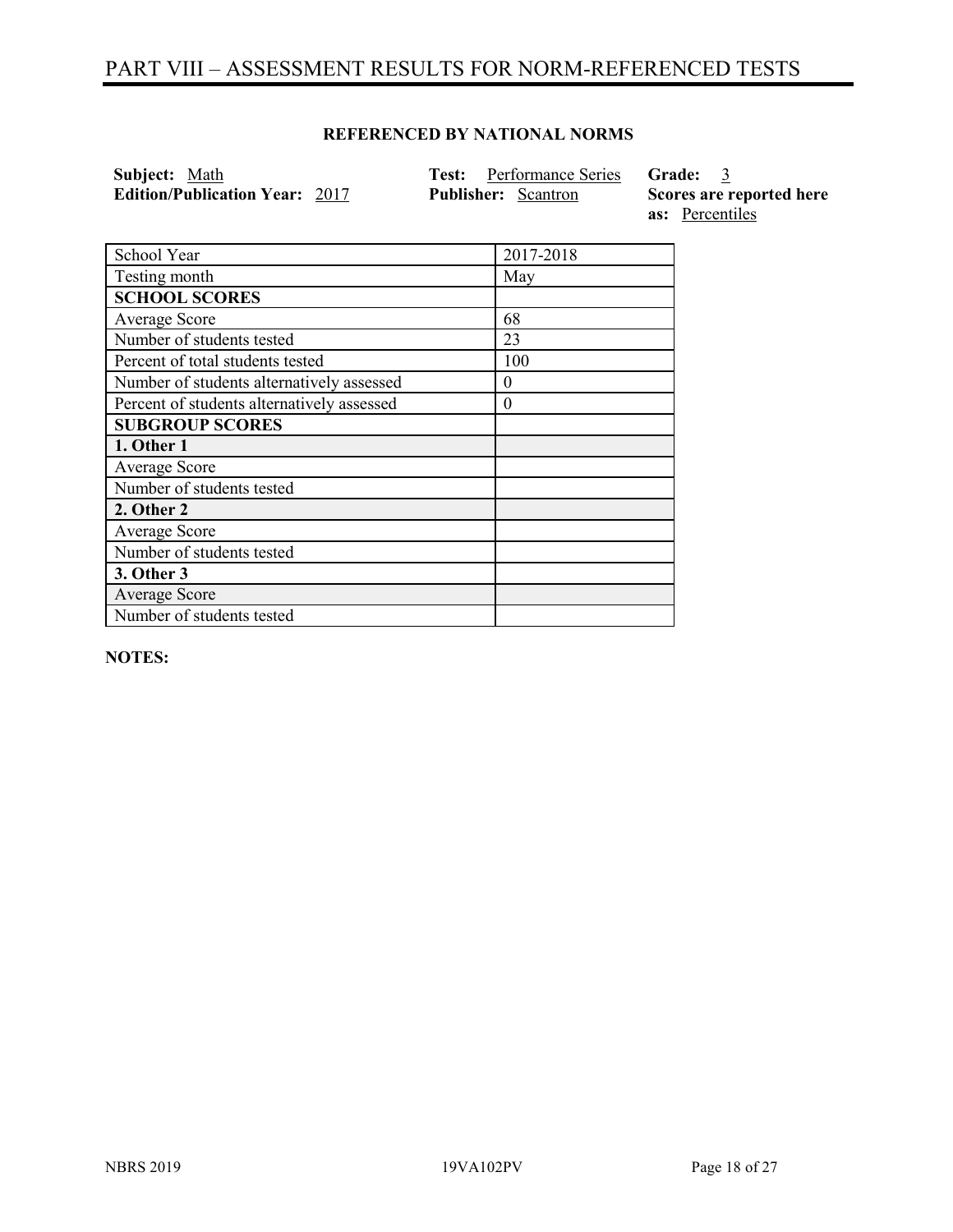| Subject: Math                         | <b>Test:</b> Performance Series <b>Grade:</b> 4 |                          |
|---------------------------------------|-------------------------------------------------|--------------------------|
| <b>Edition/Publication Year: 2017</b> | <b>Publisher:</b> Scantron                      | Scores are reported here |
|                                       |                                                 | as: Percentiles          |

| School Year                                | 2017-2018 |
|--------------------------------------------|-----------|
| Testing month                              | May       |
| <b>SCHOOL SCORES</b>                       |           |
| Average Score                              | 78        |
| Number of students tested                  | 20        |
| Percent of total students tested           | 100       |
| Number of students alternatively assessed  | $_{0}$    |
| Percent of students alternatively assessed | $\theta$  |
| <b>SUBGROUP SCORES</b>                     |           |
| 1. Other 1                                 |           |
| Average Score                              |           |
| Number of students tested                  |           |
| 2. Other 2                                 |           |
| Average Score                              |           |
| Number of students tested                  |           |
| 3. Other 3                                 |           |
| <b>Average Score</b>                       |           |
| Number of students tested                  |           |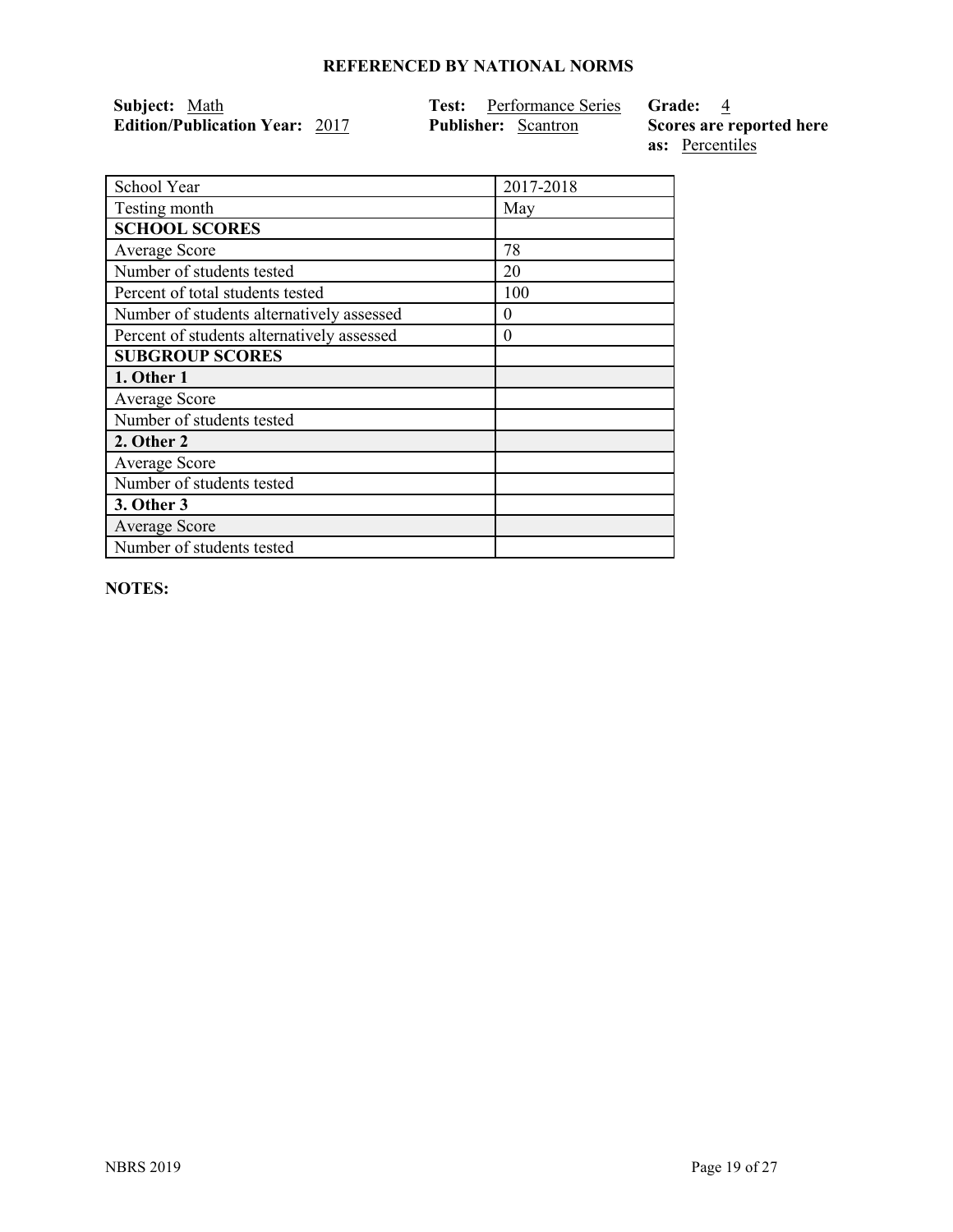| Subject: Math                         | <b>Test:</b> Performance Series Grade: 5 |                          |
|---------------------------------------|------------------------------------------|--------------------------|
| <b>Edition/Publication Year: 2017</b> | <b>Publisher:</b> Scantron               | Scores are reported here |
|                                       |                                          | as: Percentiles          |

| 2017-2018 |
|-----------|
| May       |
|           |
| 78        |
| 29        |
| 100       |
| $\theta$  |
| $\theta$  |
|           |
|           |
|           |
|           |
|           |
|           |
|           |
|           |
|           |
|           |
|           |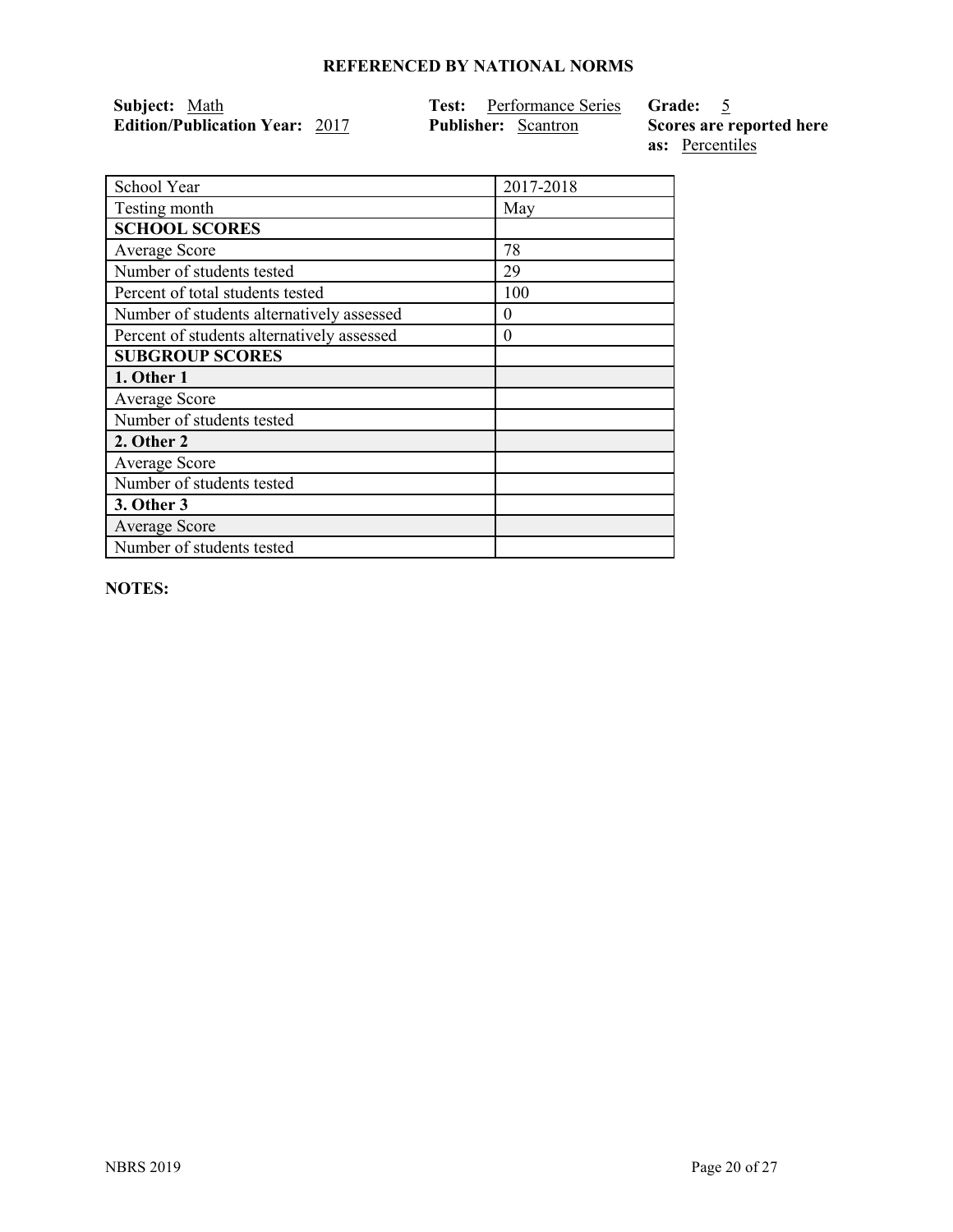| Subject: Math                         | <b>Test:</b> Performance Series Grade: |                          |
|---------------------------------------|----------------------------------------|--------------------------|
| <b>Edition/Publication Year: 2017</b> | <b>Publisher:</b> Scantron             | Scores are reported here |
|                                       |                                        | <b>as:</b> Percentiles   |

| School Year                                | 2017-2018 |
|--------------------------------------------|-----------|
| Testing month                              | May       |
| <b>SCHOOL SCORES</b>                       |           |
| <b>Average Score</b>                       | 83        |
| Number of students tested                  | 32        |
| Percent of total students tested           | 100       |
| Number of students alternatively assessed  | $_{0}$    |
| Percent of students alternatively assessed | $\theta$  |
| <b>SUBGROUP SCORES</b>                     |           |
| 1. Other 1                                 |           |
| Average Score                              |           |
| Number of students tested                  |           |
| 2. Other 2                                 |           |
| <b>Average Score</b>                       |           |
| Number of students tested                  |           |
| <b>3. Other 3</b>                          |           |
| <b>Average Score</b>                       |           |
| Number of students tested                  |           |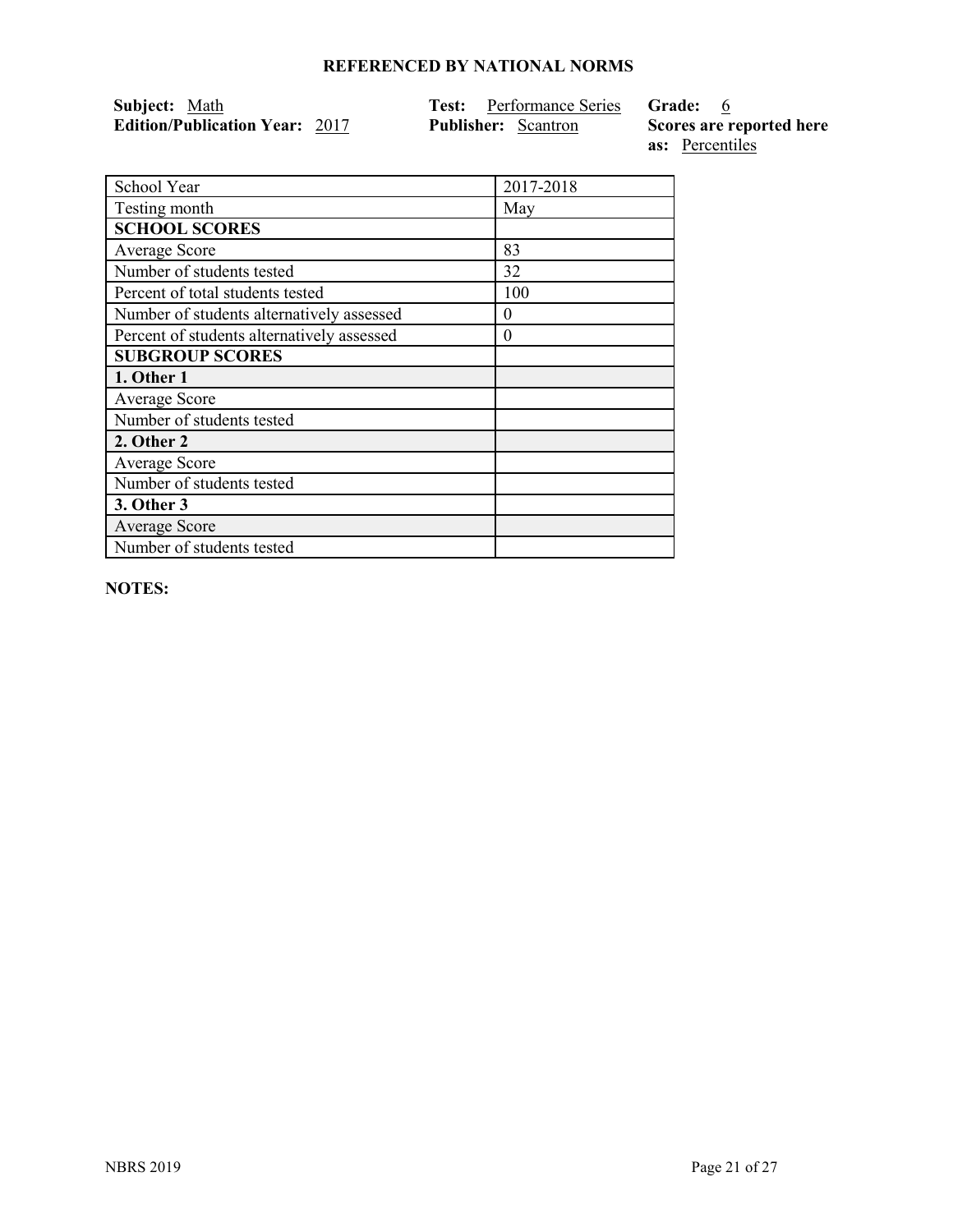| Subject: Math                         | <b>Test:</b> Performance Series Grade: |                          |
|---------------------------------------|----------------------------------------|--------------------------|
| <b>Edition/Publication Year: 2017</b> | <b>Publisher:</b> Scantron             | Scores are reported here |
|                                       |                                        | <b>as:</b> Percentiles   |

| School Year                                | 2017-2018 |
|--------------------------------------------|-----------|
| Testing month                              | May       |
| <b>SCHOOL SCORES</b>                       |           |
| Average Score                              | 86        |
| Number of students tested                  | 23        |
| Percent of total students tested           | 100       |
| Number of students alternatively assessed  | $_{0}$    |
| Percent of students alternatively assessed | $\theta$  |
| <b>SUBGROUP SCORES</b>                     |           |
| 1. Other 1                                 |           |
| Average Score                              |           |
| Number of students tested                  |           |
| 2. Other 2                                 |           |
| Average Score                              |           |
| Number of students tested                  |           |
| 3. Other 3                                 |           |
| <b>Average Score</b>                       |           |
| Number of students tested                  |           |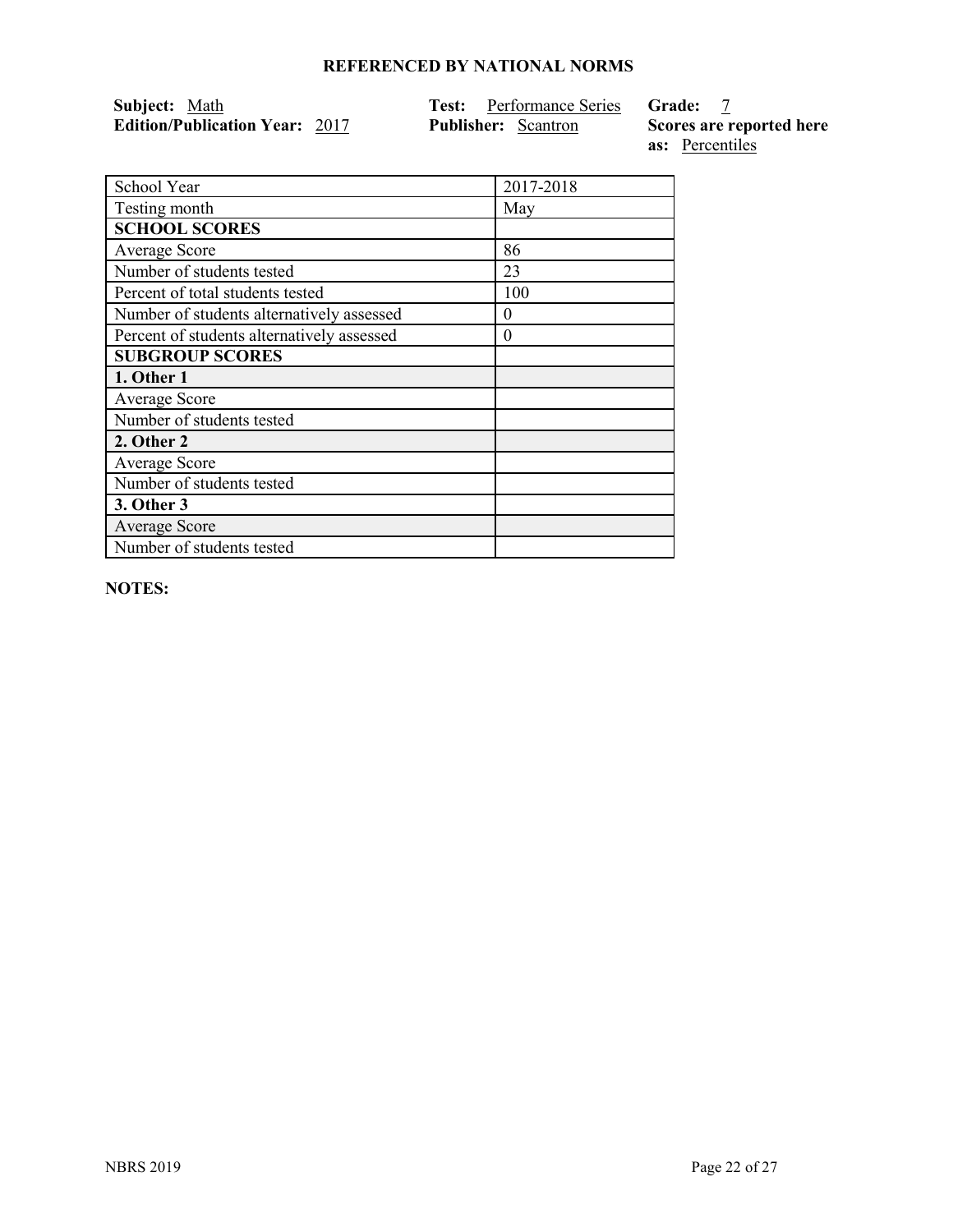| Subject: Reading/ELA                  | <b>Test:</b> Performance Series <b>Grade:</b> 3 |                          |
|---------------------------------------|-------------------------------------------------|--------------------------|
| <b>Edition/Publication Year: 2017</b> | <b>Publisher:</b> Scantron                      | Scores are reported here |
|                                       |                                                 | as: Percentiles          |

| School Year                                | 2017-2018 |
|--------------------------------------------|-----------|
| Testing month                              | May       |
| <b>SCHOOL SCORES</b>                       |           |
| Average Score                              | 77        |
| Number of students tested                  | 23        |
| Percent of total students tested           | 100       |
| Number of students alternatively assessed  | $\theta$  |
| Percent of students alternatively assessed | $\theta$  |
| <b>SUBGROUP SCORES</b>                     |           |
| 1. Other 1                                 |           |
| Average Score                              |           |
| Number of students tested                  |           |
| 2. Other 2                                 |           |
| Average Score                              |           |
| Number of students tested                  |           |
| <b>3. Other 3</b>                          |           |
| <b>Average Score</b>                       |           |
| Number of students tested                  |           |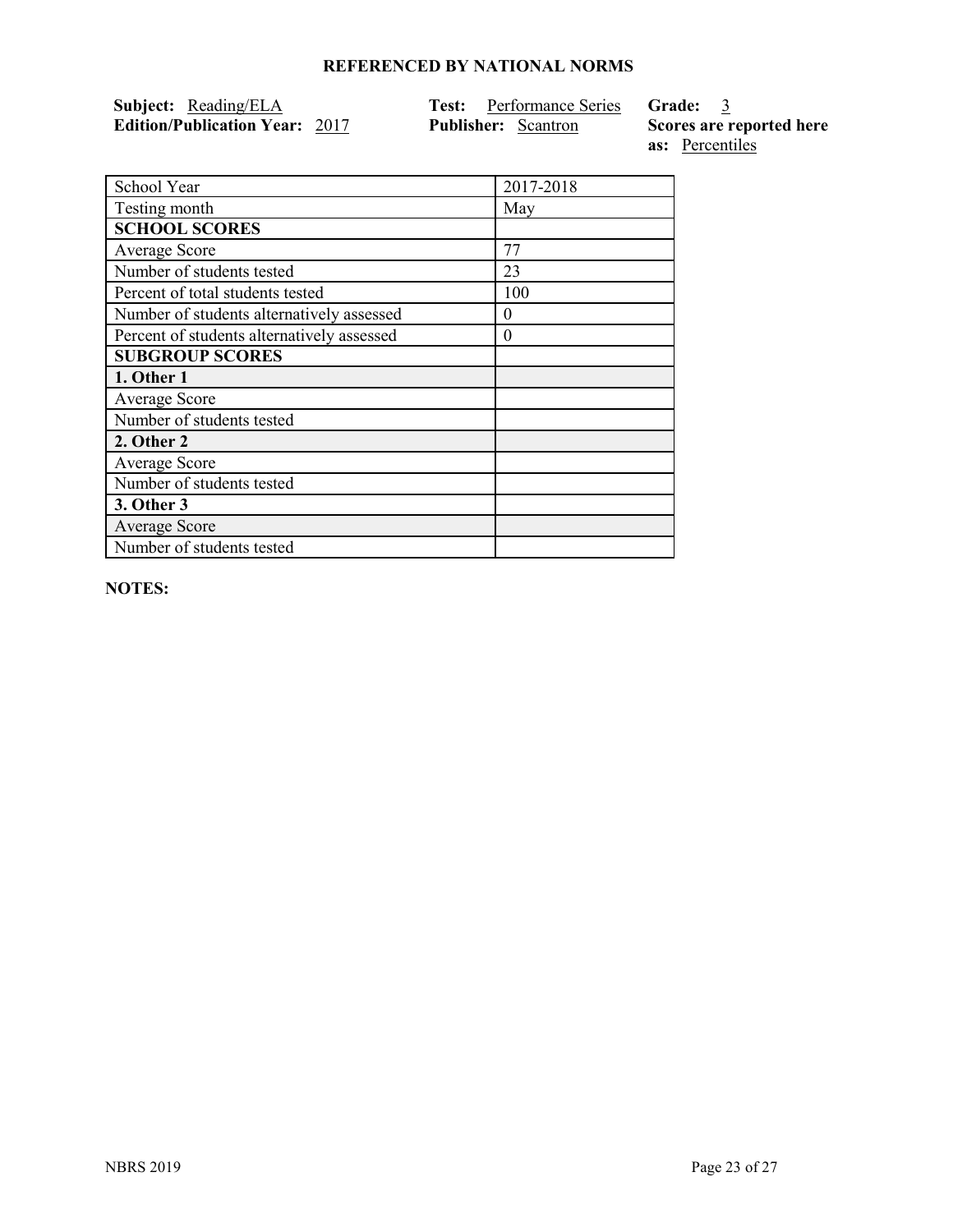| Subject: Reading/ELA                  | <b>Test:</b> Performance Series Grade: 4 |                          |
|---------------------------------------|------------------------------------------|--------------------------|
| <b>Edition/Publication Year: 2017</b> | <b>Publisher:</b> Scantron               | Scores are reported here |
|                                       |                                          | as: Percentiles          |

| School Year                                | 2017-2018 |
|--------------------------------------------|-----------|
| Testing month                              | May       |
| <b>SCHOOL SCORES</b>                       |           |
| <b>Average Score</b>                       | 69        |
| Number of students tested                  | 20        |
| Percent of total students tested           | 100       |
| Number of students alternatively assessed  | 0         |
| Percent of students alternatively assessed | $\theta$  |
| <b>SUBGROUP SCORES</b>                     |           |
| 1. Other 1                                 |           |
| <b>Average Score</b>                       |           |
| Number of students tested                  |           |
| 2. Other 2                                 |           |
| <b>Average Score</b>                       |           |
| Number of students tested                  |           |
| <b>3. Other 3</b>                          |           |
| <b>Average Score</b>                       |           |
| Number of students tested                  |           |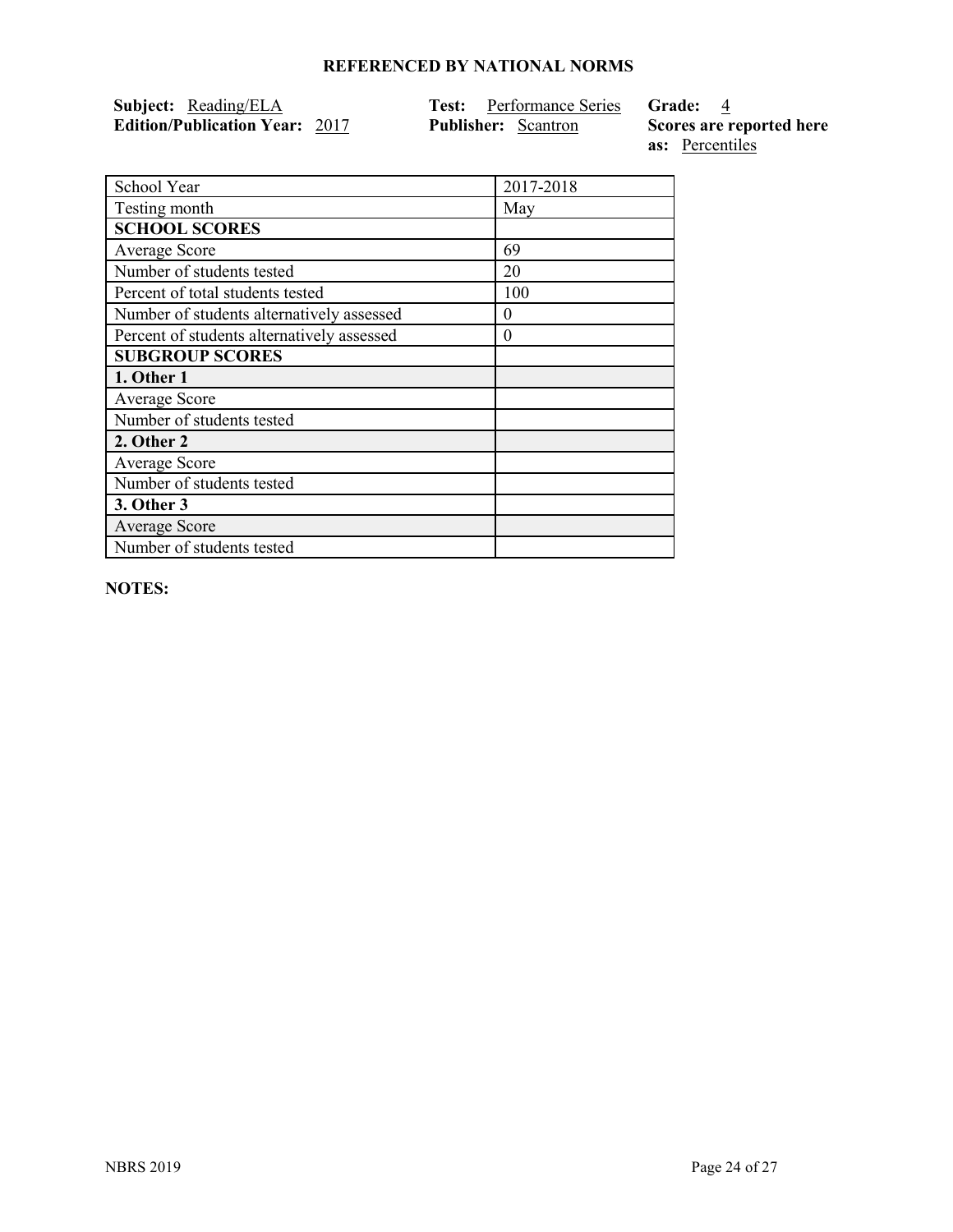| Subject: Reading/ELA                  | <b>Test:</b> Performance Series <b>Grade:</b> 5 |                          |
|---------------------------------------|-------------------------------------------------|--------------------------|
| <b>Edition/Publication Year: 2017</b> | <b>Publisher:</b> Scantron                      | Scores are reported here |
|                                       |                                                 | as: Percentiles          |

| School Year                                | 2017-2018 |
|--------------------------------------------|-----------|
| Testing month                              | May       |
| <b>SCHOOL SCORES</b>                       |           |
| <b>Average Score</b>                       | 76        |
| Number of students tested                  | 29        |
| Percent of total students tested           | 100       |
| Number of students alternatively assessed  | 0         |
| Percent of students alternatively assessed | $\theta$  |
| <b>SUBGROUP SCORES</b>                     |           |
| 1. Other 1                                 |           |
| <b>Average Score</b>                       |           |
| Number of students tested                  |           |
| 2. Other 2                                 |           |
| <b>Average Score</b>                       |           |
| Number of students tested                  |           |
| 3. Other 3                                 |           |
| <b>Average Score</b>                       |           |
| Number of students tested                  |           |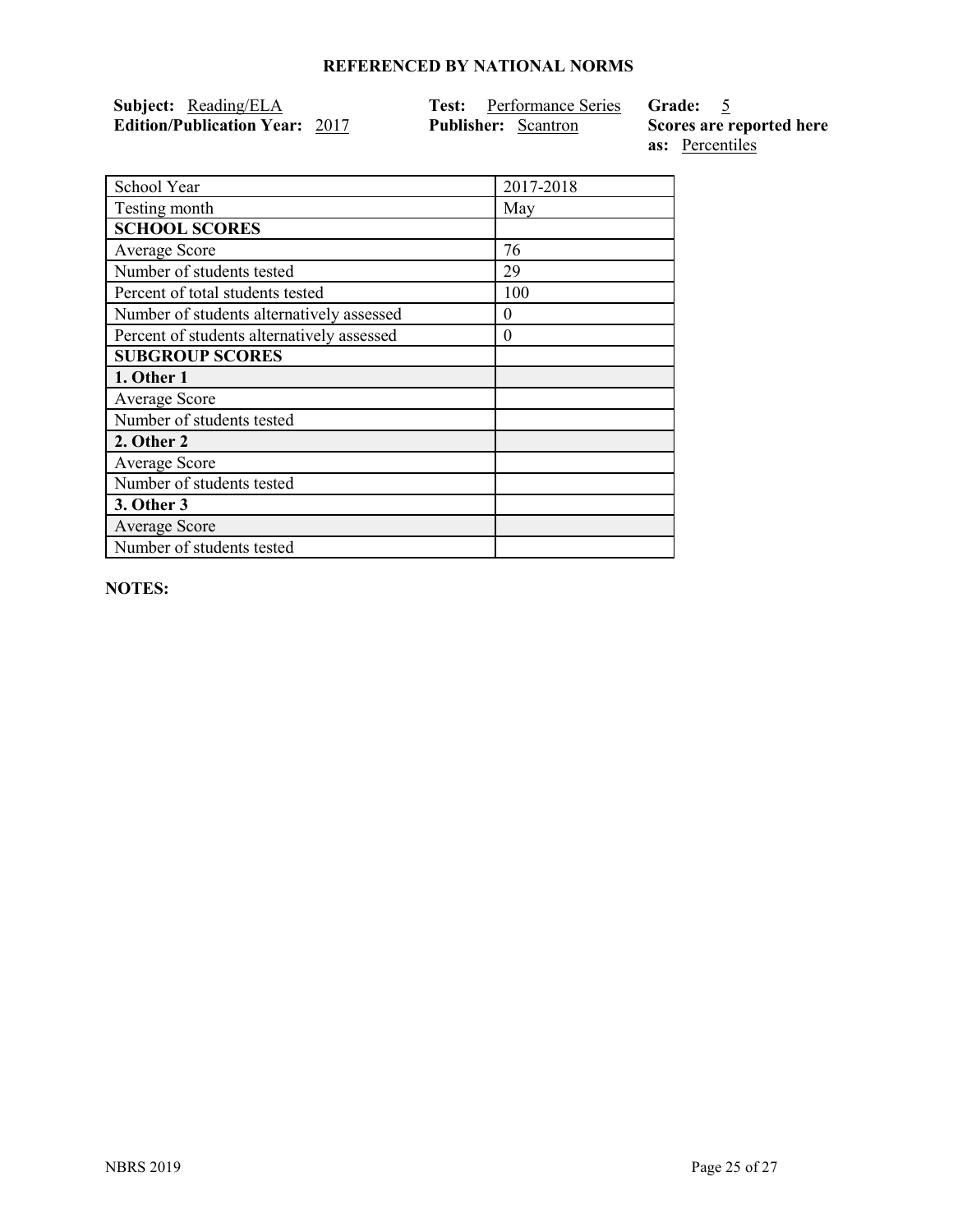| Subject: Reading/ELA                  | <b>Test:</b> Performance Series Grade: 6 |                          |
|---------------------------------------|------------------------------------------|--------------------------|
| <b>Edition/Publication Year: 2017</b> | <b>Publisher:</b> Scantron               | Scores are reported here |
|                                       |                                          | as: Percentiles          |

| School Year                                | 2017-2018 |
|--------------------------------------------|-----------|
| Testing month                              | May       |
| <b>SCHOOL SCORES</b>                       |           |
| Average Score                              | 81        |
| Number of students tested                  | 32        |
| Percent of total students tested           | 100       |
| Number of students alternatively assessed  | $\theta$  |
| Percent of students alternatively assessed | $\theta$  |
| <b>SUBGROUP SCORES</b>                     |           |
| 1. Other 1                                 |           |
| Average Score                              |           |
| Number of students tested                  |           |
| 2. Other 2                                 |           |
| Average Score                              |           |
| Number of students tested                  |           |
| 3. Other 3                                 |           |
| Average Score                              |           |
| Number of students tested                  |           |